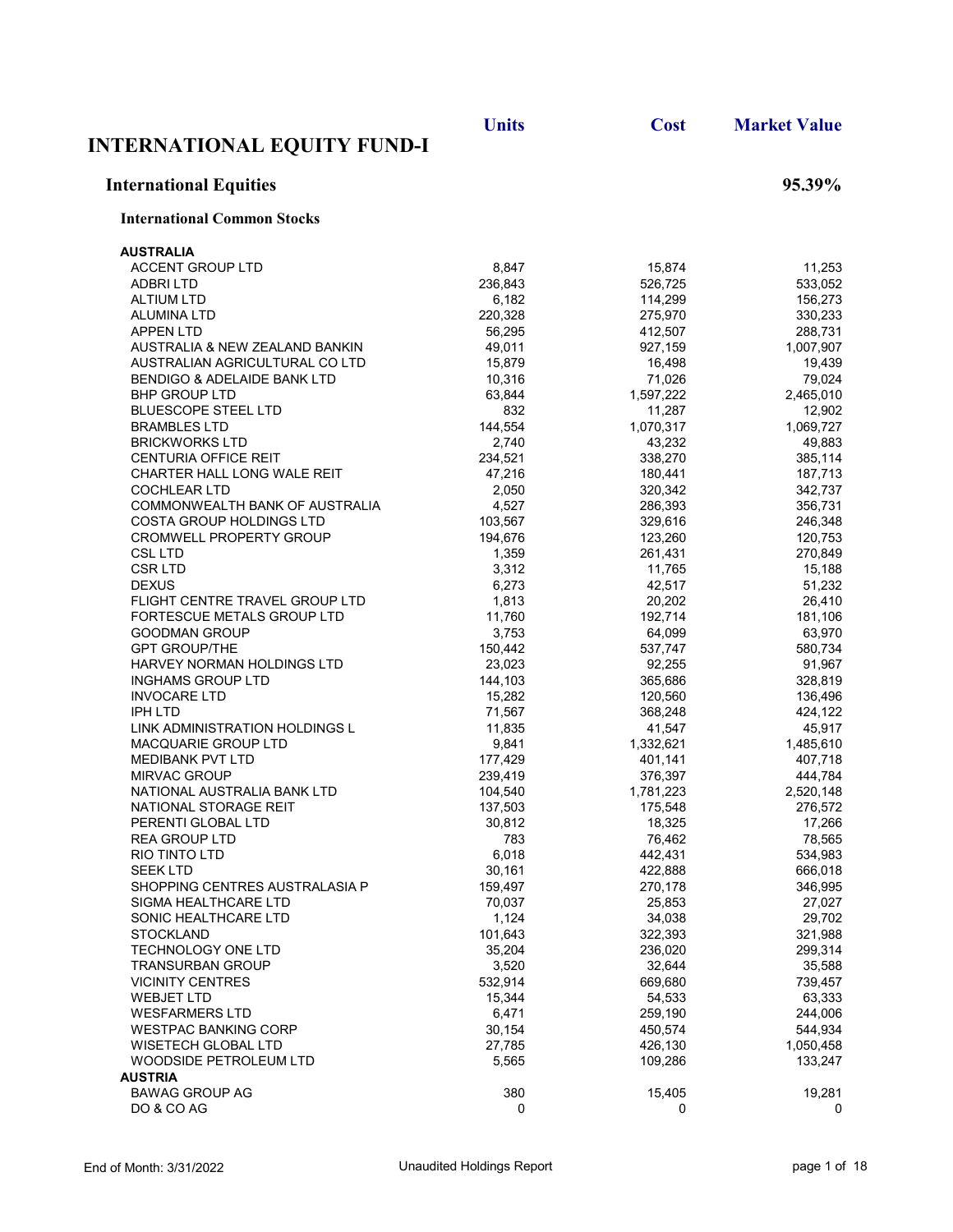|                                           | <b>Units</b> | <b>Cost</b> | <b>Market Value</b> |
|-------------------------------------------|--------------|-------------|---------------------|
| ERSTE GROUP BANK AG                       | 2,027        | 75,181      | 73,941              |
| <b>LENZING AG</b>                         | 7,315        | 690,163     | 744,966             |
| OMV AG                                    | 0            | 0           | 0                   |
| <b>VERBUND AG</b>                         | 600          | 54,345      | 63,541              |
| <b>VOESTALPINE AG</b>                     | 1,004        | 33,768      | 29,997              |
| <b>WIENERBERGER AG</b>                    | 4,376        | 156,534     | 132,327             |
| <b>BELGIUM</b>                            |              |             |                     |
| <b>AEDIFICA SA</b>                        | 119          | 16,073      | 15,045              |
| <b>AGEAS SA/NV</b>                        | 1,593        | 73,347      | 80,632              |
| <b>BEFIMMO SA</b>                         | 0            | 0           | 0                   |
| <b>FAGRON</b>                             | 22,686       | 550,651     | 416,032             |
| <b>GROUPE BRUXELLES LAMBERT SA</b>        | 0            | 0           | 0                   |
| <b>INTERVEST OFFICES &amp; WAREHOUSES</b> | 561          | 14,948      | 17,037              |
| <b>KBC GROUP NV</b>                       | 3,413        | 254,116     | 246,882             |
| <b>MELEXIS NV</b>                         | 532          | 52,108      | 49,250              |
| ORANGE BELGIUM SA                         | 2,018        | 44,577      | 43,089              |
| <b>PROXIMUS SADP</b>                      | 1,269        | 28,821      | 23,755              |
| <b>RETAIL ESTATES NV</b>                  | 677          | 53,281      | 55,546              |
| TELENET GROUP HOLDING NV                  | 0            | 0           | 0                   |
| <b>UCB SA</b>                             | 1,732        | 169,496     | 208,542             |
| <b>UMICORE SA</b>                         | 37,248       | 1,543,458   | 1,618,316           |
| VGP NV                                    | 3,066        | 358,535     | 791,310             |
| <b>BERMUDA</b>                            |              |             |                     |
|                                           |              |             |                     |
| <b>HISCOX LTD</b><br><b>BRAZIL</b>        | 8,688        | 174,068     | 112,263             |
| <b>BANCO BRADESCO SA</b>                  |              | 2,205,931   |                     |
|                                           | 424,328      |             | 1,968,883           |
| CIA DE SANEAMENTO BASICO DO ES            | 93,489       | 795,698     | 918,997             |
| <b>VALE SA</b>                            | 116,085      | 1,625,385   | 2,326,632           |
| <b>CANADA</b>                             |              |             |                     |
| ALAMOS GOLD INC NEW                       | 12,240       | 98,705      | 102,894             |
| ALGONQUIN POWER & UTIL CORP               | 18,879       | 254,575     | 293,074             |
| ALIMENTATION COUCHE-TARD INC              | 26,162       | 857,592     | 1,179,652           |
| ALLIED PROPERTIES REIT                    | 23,500       | 779,623     | 877,311             |
| ARC RESOURCES LTD                         | 3,273        | 19,818      | 43,865              |
| <b>BALLARD POWER SYSTEMS INC</b>          | 13,612       | 233,687     | 158,564             |
| <b>BANK OF MONTREAL</b>                   | 6,579        | 653,349     | 774,858             |
| <b>BANK OF NOVA SCOTIA</b>                | 36,196       | 1,817,852   | 2,596,503           |
| <b>BLACKBERRY LIMITED</b>                 | 4,875        | 48,682      | 36,181              |
| <b>BLACKLINE SAFETY CORP</b>              | 60,427       | 241,221     | 266,081             |
| <b>BORALEX INC</b>                        | 12,081       | 191,354     | 391,916             |
| BROOKFIELD ASSET MGMT INC                 | 10,979       | 499,008     | 621,269             |
| <b>CAMECO CORP</b>                        | 29,693       | 803,261     | 865,556             |
| <b>CANACOL ENERGY LTD</b>                 | 851          | 2,411       | 2,133               |
| CANADIAN IMPERIAL BK OF COMM              | 4,729        | 438,693     | 574,537             |
| CANADIAN NATIONAL RAILWAY CO              | 643          | 81,748      | 86,330              |
| CANADIAN TIRE CORP LTD                    | 91           | 13,355      | 13,752              |
| <b>CASCADES INC</b>                       | 2,053        | 23,108      | 21,072              |
| <b>CENOVUS ENERGY INC</b>                 | 3,732        | 26,062      | 62,267              |
| <b>CGI INC</b>                            | 501          | 43,082      | 39,946              |
| <b>CHOICE PROPERTIES REIT</b>             | 6,861        | 76,097      | 85,086              |
| COGECO INC                                | 482          | 36,391      | 29,745              |
| CONVERGE TECHNOLOGY SOLUTIONS             | 36,580       | 310,225     | 299,598             |
| <b>CORUS ENTERTAINMENT INC</b>            | 744          | 2,593       | 2,931               |
| <b>CRESCENT POINT ENERGY CORP</b>         | 2,515        | 10,082      | 18,243              |
| DESCARTES SYS GROUP INC                   | 15,535       | 961,811     | 1,138,400           |
| DOLLARAMA INC                             | 1,991        | 97,749      | 113,015             |
| DYE & DURHAM LIMITED                      | 12,459       | 475,512     | 256,252             |
| ELEMENT FLEET MANAGEMENT CORP             | 2,355        | 23,818      | 22,814              |
| <b>EMPIRE CO LTD</b>                      | 1,130        | 32,274      | 40,114              |
| <b>ENBRIDGE INC</b>                       | 44,866       | 1,667,997   | 2,067,202           |
| FAIRFAX FINANCIAL HOLDINGS LTD            | 0            | 0           | 0                   |
| FIRST CAPITAL REIT                        | 846          | 11,560      | 12,158              |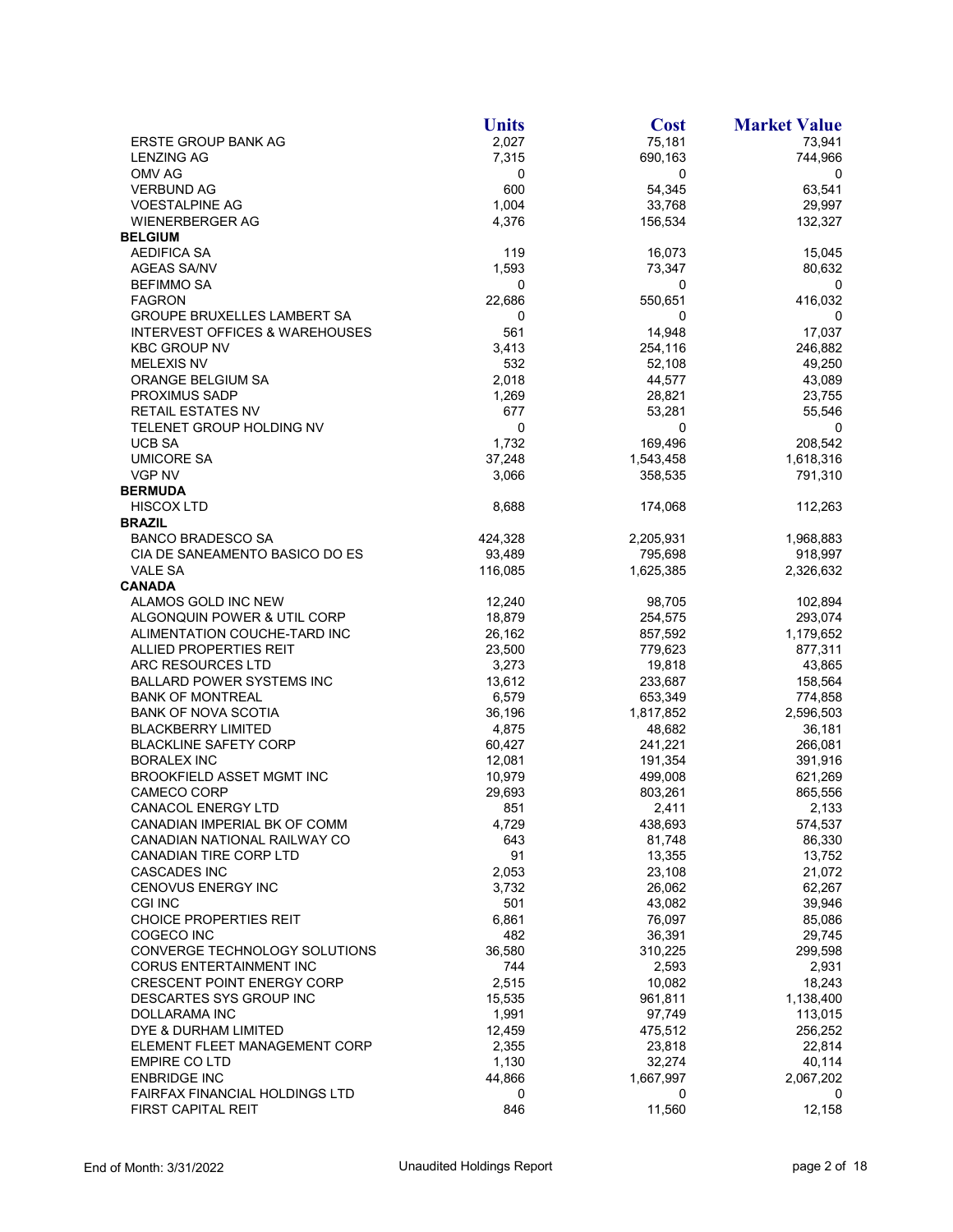|                                     | <b>Units</b> | <b>Cost</b> | <b>Market Value</b> |
|-------------------------------------|--------------|-------------|---------------------|
| FRANCO-NEVADA CORP                  | 2,949        | 362,618     | 469,696             |
| FREEHOLD ROYALTIES LTD              | 17,552       | 161,511     | 201,088             |
| <b>GIBSON ENERGY INC</b>            | 30,556       | 574,293     | 611,829             |
| GILDAN ACTIVEWEAR INC               | 4,120        | 161,140     | 154,667             |
| <b>GREAT WEST LIFECO INC</b>        | 1,953        | 56,465      | 57,603              |
| <b>HYDRO ONE LIMITED</b>            | 4,563        | 109,945     | 123,039             |
| <b>IMPERIAL OIL LTD</b>             | 339          | 15,466      | 16,420              |
| INNERGEX RENEWABLE ENERGY INC       | 30,550       | 363,872     | 486,237             |
| <b>INTERFOR CORP</b>                | 2,935        | 87,659      | 81,702              |
| INTERTAPE POLYMER GROUP INC         | 317          | 3,316       | 10,071              |
| KINAXIS INC                         | 5,494        | 726,203     | 719,690             |
| LIGHTSPEED COMMERCE INC             | 7,303        | 391,254     | 222,879             |
| <b>LOBLAW COMPANIES LTD</b>         | 1,960        | 154,346     | 176,032             |
| <b>MAGNA INTL INC</b>               | 0            | 0           | 0                   |
| <b>MANULIFE FINANCIAL CORP</b>      | 0            | 0           | 0                   |
| <b>MEG ENERGY CORP</b>              | 4,459        | 45,573      | 60,938              |
| <b>METRO INC</b>                    | 1,921        | 91,300      | 110,672             |
| <b>MINTO APARTMENT REIT</b>         | 34,800       | 605,583     | 598,179             |
| MULLEN GROUP LTD                    |              |             |                     |
|                                     | 11,260       | 118,457     | 120,438             |
| NATIONAL BANK OF CANADA             | 1,621        | 109,920     | 124,367             |
| NORTHLAND POWER INC                 | 38,016       | 1,218,434   | 1,264,917           |
| NORTHVIEW APARTMENT REIT            | 0            | 0           | 0                   |
| PAREX RESOURCES INC                 | 7,293        | 132,355     | 149,766             |
| PARKLAND CORP                       | 7,928        | 213,866     | 234,657             |
| <b>PASON SYSTEMS INC</b>            | 5,702        | 63,372      | 69,891              |
| POWER CORP CANADA                   | 4,166        | 126,474     | 129,077             |
| PRAIRIESKY ROYALTY LTD              | 2,179        | 25,555      | 30,163              |
| RESTAURANT BRANDS INTL INC          | 4,381        | 243,525     | 256,185             |
| <b>RIOCAN REIT</b>                  | 39,658       | 707,102     | 801,066             |
| RITCHIE BROS AUCTIONEERS INC        | 7,225        | 408,875     | 427,120             |
| ROYAL BANK OF CANADA                | 8,366        | 934,709     | 921,898             |
| SAPUTO INC                          | 36,700       | 942,533     | 870,011             |
| <b>SHOPIFY INC</b>                  | 1,130        | 1,157,859   | 764,152             |
| SNC-LAVALIN GROUP INC               | 9,370        | 216,527     | 225,801             |
| SPIN MASTER CORP                    | 9,855        | 196,595     | 339,664             |
| STELLA-JONES INC                    | 18,800       | 664,366     | 565,483             |
| SUN LIFE FINANCIAL INC              | 19,356       | 959,945     | 1,081,661           |
| <b>TC ENERGY CORP</b>               | 5,796        | 267,916     | 327,189             |
| TELUS INTERNATIONAL CDA INC         | 11,191       | 305,660     | 276,530             |
| TFI INTERNATIONAL INC               | 5,915        | 404,512     | 630,545             |
| <b>TOPAZ ENERGY CORP</b>            | 1,318        | 19,674      | 22,054              |
| <b>TORONTO DOMINION BANK</b>        | 13,877       | 1,017,968   | 1,102,005           |
| <b>TOURMALINE OIL CORP</b>          | 1,392        | 20,500      | 64,192              |
| TRANSALTA RENEWABLES INC            | 15,165       | 245,724     | 224,370             |
| <b>WESTON (GEORGE) LTD</b>          | 488          | 51,291      | 60,148              |
| <b>WHEATON PRECIOUS METALS CORP</b> | 4,093        | 170,471     | 194,811             |
| <b>WHITECAP RESOURCES INC</b>       | 2,654        | 11,181      | 21,971              |
| <b>CAYMAN ISLANDS</b>               |              |             |                     |
| <b>BEIGENE LTD</b>                  | 4,966        | 713,298     | 936,588             |
| <b>FUTU HOLDINGS LTD</b>            | 506          | 58,545      | 16,475              |
| HUTCHMED CHINA LTD                  | 21,103       | 466,037     | 399,269             |
| NIO INC                             | 43,217       | 268,149     | 909,718             |
| PINDUODUO INC                       | 3,303        | 587,104     | 132,483             |
| <b>SEALTD</b>                       | 5,418        | 933,841     | 649,022             |
| TRIP.COM GROUP LTD                  | 1,210        | 36,119      | 27,975              |
| <b>XPENG INC</b>                    | 4,962        | 256,749     | 136,902             |
| <b>CHINA</b>                        |              |             |                     |
| AIRTAC INTERNATIONAL GROUP          | 35,393       | 1,241,600   | 1,141,207           |
| ALIBABA GROUP HOLDING LTD           | 223,600      | 4,110,233   | 3,061,219           |
| CHINA LONGYUAN POWER GROUP COR      | 294,565      | 257,350     | 667,883             |
| CHINA MERCHANTS BANK CO LTD         | 58,000       | 387,774     | 453,517             |
| ENN ENERGY HOLDINGS LTD             | 9,900        | 134,718     | 147,575             |
|                                     |              |             |                     |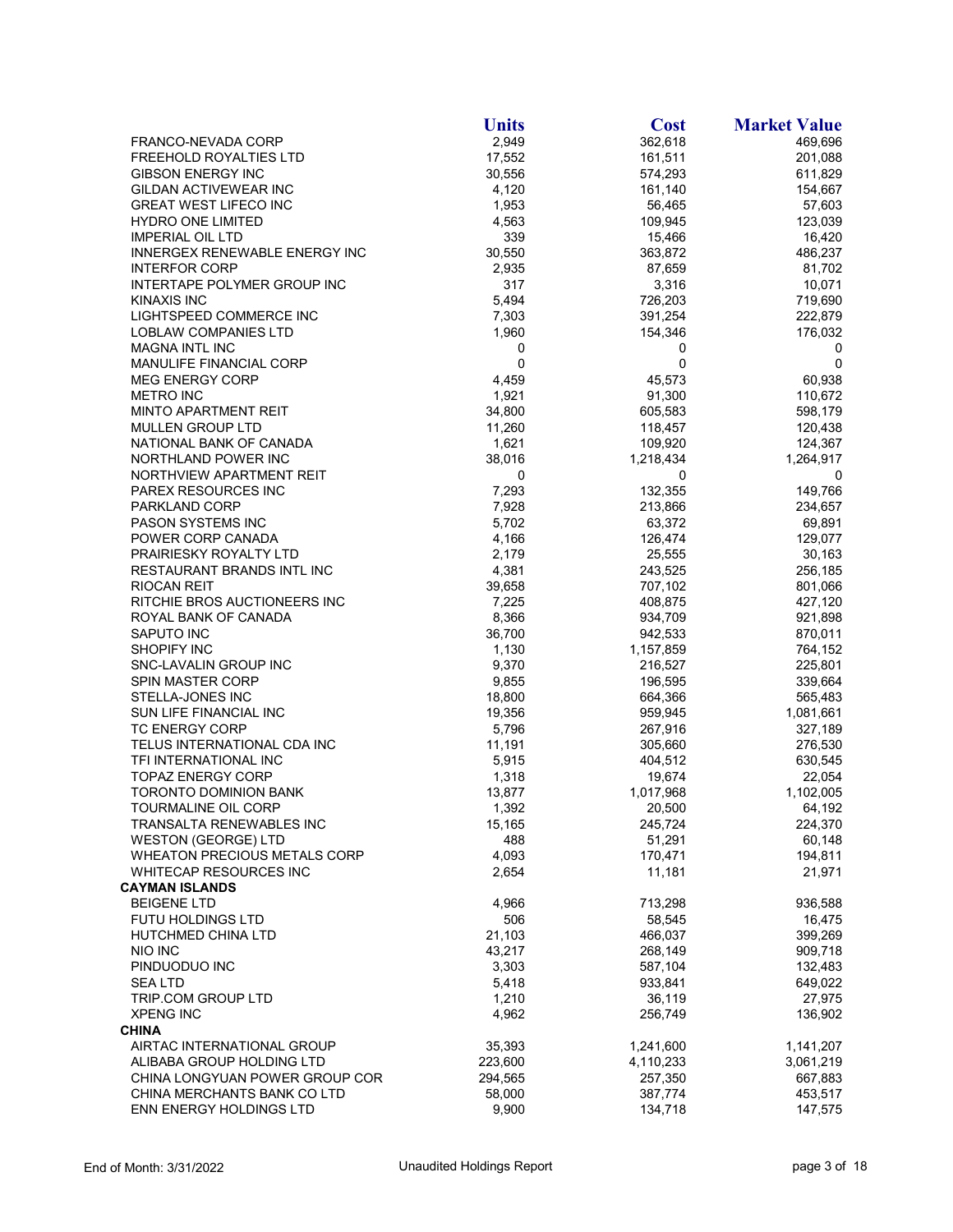| <b>JD.COM INC</b><br>1,371<br>50,025<br>40,163<br>565,500<br>525,214<br>231,866<br>KWG GROUP HOLDINGS LTD<br>293,016<br><b>LINKLOGIS INC</b><br>309,000<br>730,401<br>188,315<br>285,840<br>LONGFOR GROUP HOLDINGS LTD<br>56,000<br>92,900<br>910,726<br>1,831,096<br><b>MEITUAN</b><br><b>NETEASE INC</b><br>35,125<br>461,636<br>633,375<br>PING AN INSURANCE GROUP CO OF<br>170,000<br>1,641,144<br>1,199,739<br>66,200<br>2,826,246<br><b>TENCENT HOLDINGS LTD</b><br>3,123,768<br>68,000<br>WUXI BIOLOGICS CAYMAN INC<br>943,652<br>551,765<br>XINYI SOLAR HOLDINGS LTD<br>482,730<br>274,433<br>848,458<br><b>CYPRUS</b><br>5,211<br><b>TCS GROUP HOLDING PLC</b><br>1,632<br>141,759<br><b>DENMARK</b><br>AMBU A/S<br>34,774<br>919,629<br>513,647<br>CHR HANSEN HOLDING A/S<br>1,420<br>104,956<br>108,654<br>DANSKE BANK A/S<br>0<br>0<br>0<br>6,248<br>841,039<br>DSV A/S<br>1,201,647<br>10,741<br><b>GENMAB A/S</b><br>1,867,690<br>3,913,602<br><b>JYSKE BANK A/S</b><br>788<br>35,484<br>42,925<br>32,893<br>3,663,905<br>NOVO NORDISK A/S<br>2,362,368<br>11,782<br>598,644<br>NOVOZYMES A/S<br>811,053<br>1,332<br>ORSTED AS<br>176,216<br>168,700<br>2,200<br>RINGKJOEBING LANDBOBANK A/S<br>279,261<br>279,250<br>ROCKWOOL INTERNATIONAL A/S<br>0<br>0<br>0<br>96<br>8,132<br>8,344<br>SCHOUW & CO A/S<br>84,320<br><b>VESTAS WIND SYSTEMS A/S</b><br>2,522,596<br>2,503,989<br><b>FINLAND</b><br><b>CITYCON OYJ</b><br>11,183<br>97,732<br>85,170<br><b>FORTUM OYJ</b><br>8,852<br>249,123<br>161,623<br>423<br>KONE OYJ<br>27,730<br>22,283<br>1,939<br>KONECRANES OYJ<br>82,727<br>59,889<br>368,317<br><b>NOKIA OYJ</b><br>62,830<br>347,873<br>61,260<br>NOKIAN RENKAAT OYJ<br>1,687,328<br>998,020<br>NORDEA BANK ABP<br>0<br>0<br>0<br>9,724<br>443,798<br>ORION OYJ<br>399,145<br>SAMPO OYJ<br>0<br>0<br>0<br>256,031<br><b>TIETOEVRY OYJ</b><br>8,790<br>235,124<br>2,189<br>UPM-KYMMENE OYJ<br>83,043<br>71,842<br><b>FRANCE</b><br>AIR LIQUIDE SA<br>15,745<br>2,029,983<br>2,770,353<br><b>ALBIOMA SA</b><br>5,995<br>308,427<br>292,744<br><b>ALSTOM SA</b><br>6,161<br>215,625<br>144,450<br>5,589<br><b>AMUNDI SA</b><br>474,178<br>383,562<br>ARKEMA SA<br>334<br>31,773<br>40,078<br>70,880<br>ATOS SE<br>993<br>27,156<br>AXA SA<br>16,475<br>357,257<br>483,918<br><b>BIOMERIEUX</b><br>1,168<br>140,460<br>125,213<br>9,974<br><b>BNP PARIBAS SA</b><br>472,794<br>571,178<br><b>BOLLORE SE</b><br>37,727<br>134,966<br>198,201<br><b>CAPGEMINI SE</b><br>6,041<br>732,119<br>1,351,554<br>6,734<br>124,974<br>146,931<br><b>CARREFOUR SA</b><br>CGG SA<br>30,478<br>27,388<br>34,942<br>CIE DE SAINT-GOBAIN<br>8,772<br>331,772<br>525,043<br>COFACE SA<br>23,480<br>231,539<br>283,014<br>COVIVIO<br>8,621<br>739,573<br>687,943<br>DANONE SA<br>17,376<br>1,227,402<br>962,745<br>DASSAULT SYST SHS<br>11,040<br>544,206<br>547,143<br>ELECTRICITE DE FRANCE SA<br>13,572<br>103,836<br>67,323<br>ESSILORLUXOTTICA SA<br>5,498<br>765,175<br>1,009,439<br><b>FNAC DARTY SA</b><br>543<br>32,596<br>28,003<br>GAZTRANSPORT ET TECHNIGAZ SA<br>3,941<br>327,125<br>444,112<br>372,296<br><b>GECINA SA</b><br>2,601<br>329,162 | <b>Units</b> | <b>Cost</b> | <b>Market Value</b> |
|----------------------------------------------------------------------------------------------------------------------------------------------------------------------------------------------------------------------------------------------------------------------------------------------------------------------------------------------------------------------------------------------------------------------------------------------------------------------------------------------------------------------------------------------------------------------------------------------------------------------------------------------------------------------------------------------------------------------------------------------------------------------------------------------------------------------------------------------------------------------------------------------------------------------------------------------------------------------------------------------------------------------------------------------------------------------------------------------------------------------------------------------------------------------------------------------------------------------------------------------------------------------------------------------------------------------------------------------------------------------------------------------------------------------------------------------------------------------------------------------------------------------------------------------------------------------------------------------------------------------------------------------------------------------------------------------------------------------------------------------------------------------------------------------------------------------------------------------------------------------------------------------------------------------------------------------------------------------------------------------------------------------------------------------------------------------------------------------------------------------------------------------------------------------------------------------------------------------------------------------------------------------------------------------------------------------------------------------------------------------------------------------------------------------------------------------------------------------------------------------------------------------------------------------------------------------------------------------------------------------------------------------------------------------------------------------------------------------------------------------------------------------------------------------------------------------------------------------------------------------------------------------------------------------------------------------------------------------------------------------------------------------------------------------------------------------------------------------------------------------------------------------------------------------|--------------|-------------|---------------------|
|                                                                                                                                                                                                                                                                                                                                                                                                                                                                                                                                                                                                                                                                                                                                                                                                                                                                                                                                                                                                                                                                                                                                                                                                                                                                                                                                                                                                                                                                                                                                                                                                                                                                                                                                                                                                                                                                                                                                                                                                                                                                                                                                                                                                                                                                                                                                                                                                                                                                                                                                                                                                                                                                                                                                                                                                                                                                                                                                                                                                                                                                                                                                                                      |              |             |                     |
|                                                                                                                                                                                                                                                                                                                                                                                                                                                                                                                                                                                                                                                                                                                                                                                                                                                                                                                                                                                                                                                                                                                                                                                                                                                                                                                                                                                                                                                                                                                                                                                                                                                                                                                                                                                                                                                                                                                                                                                                                                                                                                                                                                                                                                                                                                                                                                                                                                                                                                                                                                                                                                                                                                                                                                                                                                                                                                                                                                                                                                                                                                                                                                      |              |             |                     |
|                                                                                                                                                                                                                                                                                                                                                                                                                                                                                                                                                                                                                                                                                                                                                                                                                                                                                                                                                                                                                                                                                                                                                                                                                                                                                                                                                                                                                                                                                                                                                                                                                                                                                                                                                                                                                                                                                                                                                                                                                                                                                                                                                                                                                                                                                                                                                                                                                                                                                                                                                                                                                                                                                                                                                                                                                                                                                                                                                                                                                                                                                                                                                                      |              |             |                     |
|                                                                                                                                                                                                                                                                                                                                                                                                                                                                                                                                                                                                                                                                                                                                                                                                                                                                                                                                                                                                                                                                                                                                                                                                                                                                                                                                                                                                                                                                                                                                                                                                                                                                                                                                                                                                                                                                                                                                                                                                                                                                                                                                                                                                                                                                                                                                                                                                                                                                                                                                                                                                                                                                                                                                                                                                                                                                                                                                                                                                                                                                                                                                                                      |              |             |                     |
|                                                                                                                                                                                                                                                                                                                                                                                                                                                                                                                                                                                                                                                                                                                                                                                                                                                                                                                                                                                                                                                                                                                                                                                                                                                                                                                                                                                                                                                                                                                                                                                                                                                                                                                                                                                                                                                                                                                                                                                                                                                                                                                                                                                                                                                                                                                                                                                                                                                                                                                                                                                                                                                                                                                                                                                                                                                                                                                                                                                                                                                                                                                                                                      |              |             |                     |
|                                                                                                                                                                                                                                                                                                                                                                                                                                                                                                                                                                                                                                                                                                                                                                                                                                                                                                                                                                                                                                                                                                                                                                                                                                                                                                                                                                                                                                                                                                                                                                                                                                                                                                                                                                                                                                                                                                                                                                                                                                                                                                                                                                                                                                                                                                                                                                                                                                                                                                                                                                                                                                                                                                                                                                                                                                                                                                                                                                                                                                                                                                                                                                      |              |             |                     |
|                                                                                                                                                                                                                                                                                                                                                                                                                                                                                                                                                                                                                                                                                                                                                                                                                                                                                                                                                                                                                                                                                                                                                                                                                                                                                                                                                                                                                                                                                                                                                                                                                                                                                                                                                                                                                                                                                                                                                                                                                                                                                                                                                                                                                                                                                                                                                                                                                                                                                                                                                                                                                                                                                                                                                                                                                                                                                                                                                                                                                                                                                                                                                                      |              |             |                     |
|                                                                                                                                                                                                                                                                                                                                                                                                                                                                                                                                                                                                                                                                                                                                                                                                                                                                                                                                                                                                                                                                                                                                                                                                                                                                                                                                                                                                                                                                                                                                                                                                                                                                                                                                                                                                                                                                                                                                                                                                                                                                                                                                                                                                                                                                                                                                                                                                                                                                                                                                                                                                                                                                                                                                                                                                                                                                                                                                                                                                                                                                                                                                                                      |              |             |                     |
|                                                                                                                                                                                                                                                                                                                                                                                                                                                                                                                                                                                                                                                                                                                                                                                                                                                                                                                                                                                                                                                                                                                                                                                                                                                                                                                                                                                                                                                                                                                                                                                                                                                                                                                                                                                                                                                                                                                                                                                                                                                                                                                                                                                                                                                                                                                                                                                                                                                                                                                                                                                                                                                                                                                                                                                                                                                                                                                                                                                                                                                                                                                                                                      |              |             |                     |
|                                                                                                                                                                                                                                                                                                                                                                                                                                                                                                                                                                                                                                                                                                                                                                                                                                                                                                                                                                                                                                                                                                                                                                                                                                                                                                                                                                                                                                                                                                                                                                                                                                                                                                                                                                                                                                                                                                                                                                                                                                                                                                                                                                                                                                                                                                                                                                                                                                                                                                                                                                                                                                                                                                                                                                                                                                                                                                                                                                                                                                                                                                                                                                      |              |             |                     |
|                                                                                                                                                                                                                                                                                                                                                                                                                                                                                                                                                                                                                                                                                                                                                                                                                                                                                                                                                                                                                                                                                                                                                                                                                                                                                                                                                                                                                                                                                                                                                                                                                                                                                                                                                                                                                                                                                                                                                                                                                                                                                                                                                                                                                                                                                                                                                                                                                                                                                                                                                                                                                                                                                                                                                                                                                                                                                                                                                                                                                                                                                                                                                                      |              |             |                     |
|                                                                                                                                                                                                                                                                                                                                                                                                                                                                                                                                                                                                                                                                                                                                                                                                                                                                                                                                                                                                                                                                                                                                                                                                                                                                                                                                                                                                                                                                                                                                                                                                                                                                                                                                                                                                                                                                                                                                                                                                                                                                                                                                                                                                                                                                                                                                                                                                                                                                                                                                                                                                                                                                                                                                                                                                                                                                                                                                                                                                                                                                                                                                                                      |              |             |                     |
|                                                                                                                                                                                                                                                                                                                                                                                                                                                                                                                                                                                                                                                                                                                                                                                                                                                                                                                                                                                                                                                                                                                                                                                                                                                                                                                                                                                                                                                                                                                                                                                                                                                                                                                                                                                                                                                                                                                                                                                                                                                                                                                                                                                                                                                                                                                                                                                                                                                                                                                                                                                                                                                                                                                                                                                                                                                                                                                                                                                                                                                                                                                                                                      |              |             |                     |
|                                                                                                                                                                                                                                                                                                                                                                                                                                                                                                                                                                                                                                                                                                                                                                                                                                                                                                                                                                                                                                                                                                                                                                                                                                                                                                                                                                                                                                                                                                                                                                                                                                                                                                                                                                                                                                                                                                                                                                                                                                                                                                                                                                                                                                                                                                                                                                                                                                                                                                                                                                                                                                                                                                                                                                                                                                                                                                                                                                                                                                                                                                                                                                      |              |             |                     |
|                                                                                                                                                                                                                                                                                                                                                                                                                                                                                                                                                                                                                                                                                                                                                                                                                                                                                                                                                                                                                                                                                                                                                                                                                                                                                                                                                                                                                                                                                                                                                                                                                                                                                                                                                                                                                                                                                                                                                                                                                                                                                                                                                                                                                                                                                                                                                                                                                                                                                                                                                                                                                                                                                                                                                                                                                                                                                                                                                                                                                                                                                                                                                                      |              |             |                     |
|                                                                                                                                                                                                                                                                                                                                                                                                                                                                                                                                                                                                                                                                                                                                                                                                                                                                                                                                                                                                                                                                                                                                                                                                                                                                                                                                                                                                                                                                                                                                                                                                                                                                                                                                                                                                                                                                                                                                                                                                                                                                                                                                                                                                                                                                                                                                                                                                                                                                                                                                                                                                                                                                                                                                                                                                                                                                                                                                                                                                                                                                                                                                                                      |              |             |                     |
|                                                                                                                                                                                                                                                                                                                                                                                                                                                                                                                                                                                                                                                                                                                                                                                                                                                                                                                                                                                                                                                                                                                                                                                                                                                                                                                                                                                                                                                                                                                                                                                                                                                                                                                                                                                                                                                                                                                                                                                                                                                                                                                                                                                                                                                                                                                                                                                                                                                                                                                                                                                                                                                                                                                                                                                                                                                                                                                                                                                                                                                                                                                                                                      |              |             |                     |
|                                                                                                                                                                                                                                                                                                                                                                                                                                                                                                                                                                                                                                                                                                                                                                                                                                                                                                                                                                                                                                                                                                                                                                                                                                                                                                                                                                                                                                                                                                                                                                                                                                                                                                                                                                                                                                                                                                                                                                                                                                                                                                                                                                                                                                                                                                                                                                                                                                                                                                                                                                                                                                                                                                                                                                                                                                                                                                                                                                                                                                                                                                                                                                      |              |             |                     |
|                                                                                                                                                                                                                                                                                                                                                                                                                                                                                                                                                                                                                                                                                                                                                                                                                                                                                                                                                                                                                                                                                                                                                                                                                                                                                                                                                                                                                                                                                                                                                                                                                                                                                                                                                                                                                                                                                                                                                                                                                                                                                                                                                                                                                                                                                                                                                                                                                                                                                                                                                                                                                                                                                                                                                                                                                                                                                                                                                                                                                                                                                                                                                                      |              |             |                     |
|                                                                                                                                                                                                                                                                                                                                                                                                                                                                                                                                                                                                                                                                                                                                                                                                                                                                                                                                                                                                                                                                                                                                                                                                                                                                                                                                                                                                                                                                                                                                                                                                                                                                                                                                                                                                                                                                                                                                                                                                                                                                                                                                                                                                                                                                                                                                                                                                                                                                                                                                                                                                                                                                                                                                                                                                                                                                                                                                                                                                                                                                                                                                                                      |              |             |                     |
|                                                                                                                                                                                                                                                                                                                                                                                                                                                                                                                                                                                                                                                                                                                                                                                                                                                                                                                                                                                                                                                                                                                                                                                                                                                                                                                                                                                                                                                                                                                                                                                                                                                                                                                                                                                                                                                                                                                                                                                                                                                                                                                                                                                                                                                                                                                                                                                                                                                                                                                                                                                                                                                                                                                                                                                                                                                                                                                                                                                                                                                                                                                                                                      |              |             |                     |
|                                                                                                                                                                                                                                                                                                                                                                                                                                                                                                                                                                                                                                                                                                                                                                                                                                                                                                                                                                                                                                                                                                                                                                                                                                                                                                                                                                                                                                                                                                                                                                                                                                                                                                                                                                                                                                                                                                                                                                                                                                                                                                                                                                                                                                                                                                                                                                                                                                                                                                                                                                                                                                                                                                                                                                                                                                                                                                                                                                                                                                                                                                                                                                      |              |             |                     |
|                                                                                                                                                                                                                                                                                                                                                                                                                                                                                                                                                                                                                                                                                                                                                                                                                                                                                                                                                                                                                                                                                                                                                                                                                                                                                                                                                                                                                                                                                                                                                                                                                                                                                                                                                                                                                                                                                                                                                                                                                                                                                                                                                                                                                                                                                                                                                                                                                                                                                                                                                                                                                                                                                                                                                                                                                                                                                                                                                                                                                                                                                                                                                                      |              |             |                     |
|                                                                                                                                                                                                                                                                                                                                                                                                                                                                                                                                                                                                                                                                                                                                                                                                                                                                                                                                                                                                                                                                                                                                                                                                                                                                                                                                                                                                                                                                                                                                                                                                                                                                                                                                                                                                                                                                                                                                                                                                                                                                                                                                                                                                                                                                                                                                                                                                                                                                                                                                                                                                                                                                                                                                                                                                                                                                                                                                                                                                                                                                                                                                                                      |              |             |                     |
|                                                                                                                                                                                                                                                                                                                                                                                                                                                                                                                                                                                                                                                                                                                                                                                                                                                                                                                                                                                                                                                                                                                                                                                                                                                                                                                                                                                                                                                                                                                                                                                                                                                                                                                                                                                                                                                                                                                                                                                                                                                                                                                                                                                                                                                                                                                                                                                                                                                                                                                                                                                                                                                                                                                                                                                                                                                                                                                                                                                                                                                                                                                                                                      |              |             |                     |
|                                                                                                                                                                                                                                                                                                                                                                                                                                                                                                                                                                                                                                                                                                                                                                                                                                                                                                                                                                                                                                                                                                                                                                                                                                                                                                                                                                                                                                                                                                                                                                                                                                                                                                                                                                                                                                                                                                                                                                                                                                                                                                                                                                                                                                                                                                                                                                                                                                                                                                                                                                                                                                                                                                                                                                                                                                                                                                                                                                                                                                                                                                                                                                      |              |             |                     |
|                                                                                                                                                                                                                                                                                                                                                                                                                                                                                                                                                                                                                                                                                                                                                                                                                                                                                                                                                                                                                                                                                                                                                                                                                                                                                                                                                                                                                                                                                                                                                                                                                                                                                                                                                                                                                                                                                                                                                                                                                                                                                                                                                                                                                                                                                                                                                                                                                                                                                                                                                                                                                                                                                                                                                                                                                                                                                                                                                                                                                                                                                                                                                                      |              |             |                     |
|                                                                                                                                                                                                                                                                                                                                                                                                                                                                                                                                                                                                                                                                                                                                                                                                                                                                                                                                                                                                                                                                                                                                                                                                                                                                                                                                                                                                                                                                                                                                                                                                                                                                                                                                                                                                                                                                                                                                                                                                                                                                                                                                                                                                                                                                                                                                                                                                                                                                                                                                                                                                                                                                                                                                                                                                                                                                                                                                                                                                                                                                                                                                                                      |              |             |                     |
|                                                                                                                                                                                                                                                                                                                                                                                                                                                                                                                                                                                                                                                                                                                                                                                                                                                                                                                                                                                                                                                                                                                                                                                                                                                                                                                                                                                                                                                                                                                                                                                                                                                                                                                                                                                                                                                                                                                                                                                                                                                                                                                                                                                                                                                                                                                                                                                                                                                                                                                                                                                                                                                                                                                                                                                                                                                                                                                                                                                                                                                                                                                                                                      |              |             |                     |
|                                                                                                                                                                                                                                                                                                                                                                                                                                                                                                                                                                                                                                                                                                                                                                                                                                                                                                                                                                                                                                                                                                                                                                                                                                                                                                                                                                                                                                                                                                                                                                                                                                                                                                                                                                                                                                                                                                                                                                                                                                                                                                                                                                                                                                                                                                                                                                                                                                                                                                                                                                                                                                                                                                                                                                                                                                                                                                                                                                                                                                                                                                                                                                      |              |             |                     |
|                                                                                                                                                                                                                                                                                                                                                                                                                                                                                                                                                                                                                                                                                                                                                                                                                                                                                                                                                                                                                                                                                                                                                                                                                                                                                                                                                                                                                                                                                                                                                                                                                                                                                                                                                                                                                                                                                                                                                                                                                                                                                                                                                                                                                                                                                                                                                                                                                                                                                                                                                                                                                                                                                                                                                                                                                                                                                                                                                                                                                                                                                                                                                                      |              |             |                     |
|                                                                                                                                                                                                                                                                                                                                                                                                                                                                                                                                                                                                                                                                                                                                                                                                                                                                                                                                                                                                                                                                                                                                                                                                                                                                                                                                                                                                                                                                                                                                                                                                                                                                                                                                                                                                                                                                                                                                                                                                                                                                                                                                                                                                                                                                                                                                                                                                                                                                                                                                                                                                                                                                                                                                                                                                                                                                                                                                                                                                                                                                                                                                                                      |              |             |                     |
|                                                                                                                                                                                                                                                                                                                                                                                                                                                                                                                                                                                                                                                                                                                                                                                                                                                                                                                                                                                                                                                                                                                                                                                                                                                                                                                                                                                                                                                                                                                                                                                                                                                                                                                                                                                                                                                                                                                                                                                                                                                                                                                                                                                                                                                                                                                                                                                                                                                                                                                                                                                                                                                                                                                                                                                                                                                                                                                                                                                                                                                                                                                                                                      |              |             |                     |
|                                                                                                                                                                                                                                                                                                                                                                                                                                                                                                                                                                                                                                                                                                                                                                                                                                                                                                                                                                                                                                                                                                                                                                                                                                                                                                                                                                                                                                                                                                                                                                                                                                                                                                                                                                                                                                                                                                                                                                                                                                                                                                                                                                                                                                                                                                                                                                                                                                                                                                                                                                                                                                                                                                                                                                                                                                                                                                                                                                                                                                                                                                                                                                      |              |             |                     |
|                                                                                                                                                                                                                                                                                                                                                                                                                                                                                                                                                                                                                                                                                                                                                                                                                                                                                                                                                                                                                                                                                                                                                                                                                                                                                                                                                                                                                                                                                                                                                                                                                                                                                                                                                                                                                                                                                                                                                                                                                                                                                                                                                                                                                                                                                                                                                                                                                                                                                                                                                                                                                                                                                                                                                                                                                                                                                                                                                                                                                                                                                                                                                                      |              |             |                     |
|                                                                                                                                                                                                                                                                                                                                                                                                                                                                                                                                                                                                                                                                                                                                                                                                                                                                                                                                                                                                                                                                                                                                                                                                                                                                                                                                                                                                                                                                                                                                                                                                                                                                                                                                                                                                                                                                                                                                                                                                                                                                                                                                                                                                                                                                                                                                                                                                                                                                                                                                                                                                                                                                                                                                                                                                                                                                                                                                                                                                                                                                                                                                                                      |              |             |                     |
|                                                                                                                                                                                                                                                                                                                                                                                                                                                                                                                                                                                                                                                                                                                                                                                                                                                                                                                                                                                                                                                                                                                                                                                                                                                                                                                                                                                                                                                                                                                                                                                                                                                                                                                                                                                                                                                                                                                                                                                                                                                                                                                                                                                                                                                                                                                                                                                                                                                                                                                                                                                                                                                                                                                                                                                                                                                                                                                                                                                                                                                                                                                                                                      |              |             |                     |
|                                                                                                                                                                                                                                                                                                                                                                                                                                                                                                                                                                                                                                                                                                                                                                                                                                                                                                                                                                                                                                                                                                                                                                                                                                                                                                                                                                                                                                                                                                                                                                                                                                                                                                                                                                                                                                                                                                                                                                                                                                                                                                                                                                                                                                                                                                                                                                                                                                                                                                                                                                                                                                                                                                                                                                                                                                                                                                                                                                                                                                                                                                                                                                      |              |             |                     |
|                                                                                                                                                                                                                                                                                                                                                                                                                                                                                                                                                                                                                                                                                                                                                                                                                                                                                                                                                                                                                                                                                                                                                                                                                                                                                                                                                                                                                                                                                                                                                                                                                                                                                                                                                                                                                                                                                                                                                                                                                                                                                                                                                                                                                                                                                                                                                                                                                                                                                                                                                                                                                                                                                                                                                                                                                                                                                                                                                                                                                                                                                                                                                                      |              |             |                     |
|                                                                                                                                                                                                                                                                                                                                                                                                                                                                                                                                                                                                                                                                                                                                                                                                                                                                                                                                                                                                                                                                                                                                                                                                                                                                                                                                                                                                                                                                                                                                                                                                                                                                                                                                                                                                                                                                                                                                                                                                                                                                                                                                                                                                                                                                                                                                                                                                                                                                                                                                                                                                                                                                                                                                                                                                                                                                                                                                                                                                                                                                                                                                                                      |              |             |                     |
|                                                                                                                                                                                                                                                                                                                                                                                                                                                                                                                                                                                                                                                                                                                                                                                                                                                                                                                                                                                                                                                                                                                                                                                                                                                                                                                                                                                                                                                                                                                                                                                                                                                                                                                                                                                                                                                                                                                                                                                                                                                                                                                                                                                                                                                                                                                                                                                                                                                                                                                                                                                                                                                                                                                                                                                                                                                                                                                                                                                                                                                                                                                                                                      |              |             |                     |
|                                                                                                                                                                                                                                                                                                                                                                                                                                                                                                                                                                                                                                                                                                                                                                                                                                                                                                                                                                                                                                                                                                                                                                                                                                                                                                                                                                                                                                                                                                                                                                                                                                                                                                                                                                                                                                                                                                                                                                                                                                                                                                                                                                                                                                                                                                                                                                                                                                                                                                                                                                                                                                                                                                                                                                                                                                                                                                                                                                                                                                                                                                                                                                      |              |             |                     |
|                                                                                                                                                                                                                                                                                                                                                                                                                                                                                                                                                                                                                                                                                                                                                                                                                                                                                                                                                                                                                                                                                                                                                                                                                                                                                                                                                                                                                                                                                                                                                                                                                                                                                                                                                                                                                                                                                                                                                                                                                                                                                                                                                                                                                                                                                                                                                                                                                                                                                                                                                                                                                                                                                                                                                                                                                                                                                                                                                                                                                                                                                                                                                                      |              |             |                     |
|                                                                                                                                                                                                                                                                                                                                                                                                                                                                                                                                                                                                                                                                                                                                                                                                                                                                                                                                                                                                                                                                                                                                                                                                                                                                                                                                                                                                                                                                                                                                                                                                                                                                                                                                                                                                                                                                                                                                                                                                                                                                                                                                                                                                                                                                                                                                                                                                                                                                                                                                                                                                                                                                                                                                                                                                                                                                                                                                                                                                                                                                                                                                                                      |              |             |                     |
|                                                                                                                                                                                                                                                                                                                                                                                                                                                                                                                                                                                                                                                                                                                                                                                                                                                                                                                                                                                                                                                                                                                                                                                                                                                                                                                                                                                                                                                                                                                                                                                                                                                                                                                                                                                                                                                                                                                                                                                                                                                                                                                                                                                                                                                                                                                                                                                                                                                                                                                                                                                                                                                                                                                                                                                                                                                                                                                                                                                                                                                                                                                                                                      |              |             |                     |
|                                                                                                                                                                                                                                                                                                                                                                                                                                                                                                                                                                                                                                                                                                                                                                                                                                                                                                                                                                                                                                                                                                                                                                                                                                                                                                                                                                                                                                                                                                                                                                                                                                                                                                                                                                                                                                                                                                                                                                                                                                                                                                                                                                                                                                                                                                                                                                                                                                                                                                                                                                                                                                                                                                                                                                                                                                                                                                                                                                                                                                                                                                                                                                      |              |             |                     |
|                                                                                                                                                                                                                                                                                                                                                                                                                                                                                                                                                                                                                                                                                                                                                                                                                                                                                                                                                                                                                                                                                                                                                                                                                                                                                                                                                                                                                                                                                                                                                                                                                                                                                                                                                                                                                                                                                                                                                                                                                                                                                                                                                                                                                                                                                                                                                                                                                                                                                                                                                                                                                                                                                                                                                                                                                                                                                                                                                                                                                                                                                                                                                                      |              |             |                     |
|                                                                                                                                                                                                                                                                                                                                                                                                                                                                                                                                                                                                                                                                                                                                                                                                                                                                                                                                                                                                                                                                                                                                                                                                                                                                                                                                                                                                                                                                                                                                                                                                                                                                                                                                                                                                                                                                                                                                                                                                                                                                                                                                                                                                                                                                                                                                                                                                                                                                                                                                                                                                                                                                                                                                                                                                                                                                                                                                                                                                                                                                                                                                                                      |              |             |                     |
|                                                                                                                                                                                                                                                                                                                                                                                                                                                                                                                                                                                                                                                                                                                                                                                                                                                                                                                                                                                                                                                                                                                                                                                                                                                                                                                                                                                                                                                                                                                                                                                                                                                                                                                                                                                                                                                                                                                                                                                                                                                                                                                                                                                                                                                                                                                                                                                                                                                                                                                                                                                                                                                                                                                                                                                                                                                                                                                                                                                                                                                                                                                                                                      |              |             |                     |
|                                                                                                                                                                                                                                                                                                                                                                                                                                                                                                                                                                                                                                                                                                                                                                                                                                                                                                                                                                                                                                                                                                                                                                                                                                                                                                                                                                                                                                                                                                                                                                                                                                                                                                                                                                                                                                                                                                                                                                                                                                                                                                                                                                                                                                                                                                                                                                                                                                                                                                                                                                                                                                                                                                                                                                                                                                                                                                                                                                                                                                                                                                                                                                      |              |             |                     |
|                                                                                                                                                                                                                                                                                                                                                                                                                                                                                                                                                                                                                                                                                                                                                                                                                                                                                                                                                                                                                                                                                                                                                                                                                                                                                                                                                                                                                                                                                                                                                                                                                                                                                                                                                                                                                                                                                                                                                                                                                                                                                                                                                                                                                                                                                                                                                                                                                                                                                                                                                                                                                                                                                                                                                                                                                                                                                                                                                                                                                                                                                                                                                                      |              |             |                     |
|                                                                                                                                                                                                                                                                                                                                                                                                                                                                                                                                                                                                                                                                                                                                                                                                                                                                                                                                                                                                                                                                                                                                                                                                                                                                                                                                                                                                                                                                                                                                                                                                                                                                                                                                                                                                                                                                                                                                                                                                                                                                                                                                                                                                                                                                                                                                                                                                                                                                                                                                                                                                                                                                                                                                                                                                                                                                                                                                                                                                                                                                                                                                                                      |              |             |                     |
|                                                                                                                                                                                                                                                                                                                                                                                                                                                                                                                                                                                                                                                                                                                                                                                                                                                                                                                                                                                                                                                                                                                                                                                                                                                                                                                                                                                                                                                                                                                                                                                                                                                                                                                                                                                                                                                                                                                                                                                                                                                                                                                                                                                                                                                                                                                                                                                                                                                                                                                                                                                                                                                                                                                                                                                                                                                                                                                                                                                                                                                                                                                                                                      |              |             |                     |
|                                                                                                                                                                                                                                                                                                                                                                                                                                                                                                                                                                                                                                                                                                                                                                                                                                                                                                                                                                                                                                                                                                                                                                                                                                                                                                                                                                                                                                                                                                                                                                                                                                                                                                                                                                                                                                                                                                                                                                                                                                                                                                                                                                                                                                                                                                                                                                                                                                                                                                                                                                                                                                                                                                                                                                                                                                                                                                                                                                                                                                                                                                                                                                      |              |             |                     |
|                                                                                                                                                                                                                                                                                                                                                                                                                                                                                                                                                                                                                                                                                                                                                                                                                                                                                                                                                                                                                                                                                                                                                                                                                                                                                                                                                                                                                                                                                                                                                                                                                                                                                                                                                                                                                                                                                                                                                                                                                                                                                                                                                                                                                                                                                                                                                                                                                                                                                                                                                                                                                                                                                                                                                                                                                                                                                                                                                                                                                                                                                                                                                                      |              |             |                     |
|                                                                                                                                                                                                                                                                                                                                                                                                                                                                                                                                                                                                                                                                                                                                                                                                                                                                                                                                                                                                                                                                                                                                                                                                                                                                                                                                                                                                                                                                                                                                                                                                                                                                                                                                                                                                                                                                                                                                                                                                                                                                                                                                                                                                                                                                                                                                                                                                                                                                                                                                                                                                                                                                                                                                                                                                                                                                                                                                                                                                                                                                                                                                                                      |              |             |                     |
|                                                                                                                                                                                                                                                                                                                                                                                                                                                                                                                                                                                                                                                                                                                                                                                                                                                                                                                                                                                                                                                                                                                                                                                                                                                                                                                                                                                                                                                                                                                                                                                                                                                                                                                                                                                                                                                                                                                                                                                                                                                                                                                                                                                                                                                                                                                                                                                                                                                                                                                                                                                                                                                                                                                                                                                                                                                                                                                                                                                                                                                                                                                                                                      |              |             |                     |
|                                                                                                                                                                                                                                                                                                                                                                                                                                                                                                                                                                                                                                                                                                                                                                                                                                                                                                                                                                                                                                                                                                                                                                                                                                                                                                                                                                                                                                                                                                                                                                                                                                                                                                                                                                                                                                                                                                                                                                                                                                                                                                                                                                                                                                                                                                                                                                                                                                                                                                                                                                                                                                                                                                                                                                                                                                                                                                                                                                                                                                                                                                                                                                      |              |             |                     |
|                                                                                                                                                                                                                                                                                                                                                                                                                                                                                                                                                                                                                                                                                                                                                                                                                                                                                                                                                                                                                                                                                                                                                                                                                                                                                                                                                                                                                                                                                                                                                                                                                                                                                                                                                                                                                                                                                                                                                                                                                                                                                                                                                                                                                                                                                                                                                                                                                                                                                                                                                                                                                                                                                                                                                                                                                                                                                                                                                                                                                                                                                                                                                                      |              |             |                     |
|                                                                                                                                                                                                                                                                                                                                                                                                                                                                                                                                                                                                                                                                                                                                                                                                                                                                                                                                                                                                                                                                                                                                                                                                                                                                                                                                                                                                                                                                                                                                                                                                                                                                                                                                                                                                                                                                                                                                                                                                                                                                                                                                                                                                                                                                                                                                                                                                                                                                                                                                                                                                                                                                                                                                                                                                                                                                                                                                                                                                                                                                                                                                                                      |              |             |                     |
|                                                                                                                                                                                                                                                                                                                                                                                                                                                                                                                                                                                                                                                                                                                                                                                                                                                                                                                                                                                                                                                                                                                                                                                                                                                                                                                                                                                                                                                                                                                                                                                                                                                                                                                                                                                                                                                                                                                                                                                                                                                                                                                                                                                                                                                                                                                                                                                                                                                                                                                                                                                                                                                                                                                                                                                                                                                                                                                                                                                                                                                                                                                                                                      |              |             |                     |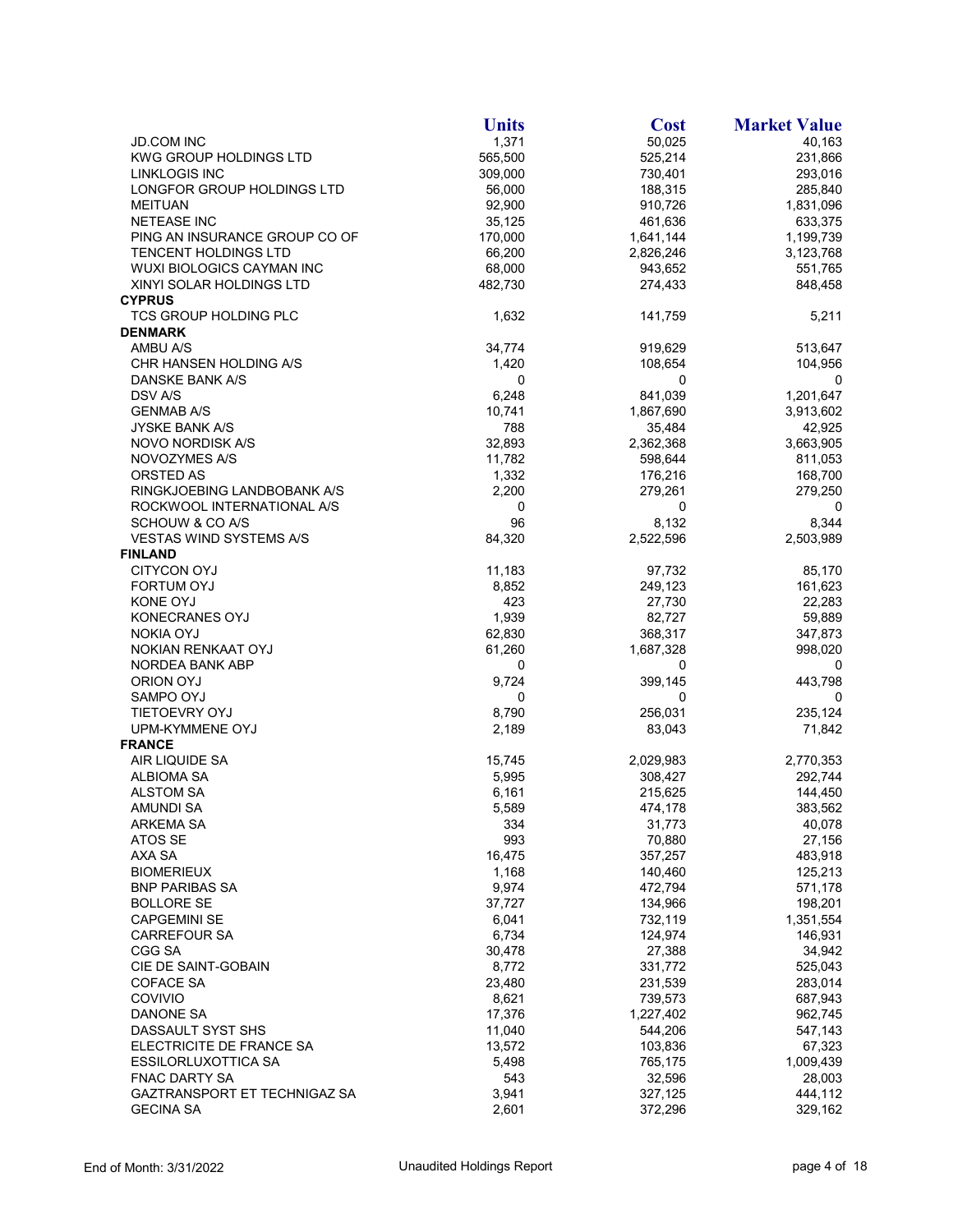|                                   | <b>Units</b>     | <b>Cost</b>        | <b>Market Value</b> |
|-----------------------------------|------------------|--------------------|---------------------|
| <b>GETLINK SE</b>                 | 9,405            | 139,999            | 170,357             |
| <b>GROUPE GUILLIN</b>             | 419              | 11,874             | 9,560               |
| <b>HERMES INTERNATIONAL</b>       | 749              | 443,480            | 1,068,514           |
| <b>ICADE</b>                      | 674              | 57,215             | 43,558              |
| <b>IPSEN SA</b>                   | 904              | 94,563             | 113,580             |
| <b>JCDECAUX SA</b>                | 8,550            | 240,245            | 203,749             |
| <b>KERING SA</b>                  | 9,168            | 4,870,887          | 5,824,913           |
| <b>KLEPIERRE SA</b>               | 9,792            | 257,256            | 261,857             |
| <b>KORIAN SA</b><br><b>LECTRA</b> | 19,164<br>12,701 | 612,053<br>279,054 | 443,662<br>606,753  |
| <b>LEGRAND SA</b>                 | 3,322            | 270,911            | 317,640             |
| <b>LISI</b>                       | 1,564            | 36,164             | 37,480              |
| L'OREAL SA                        | 11,471           | 3,057,751          | 4,618,013           |
| <b>MERCIALYS SA</b>               | 1,864            | 23,469             | 18,543              |
| METROPOLE TELEVISION SA           | 2,240            | 47,846             | 44,377              |
| ORPEA SA                          | 6,910            | 750,003            | 299,932             |
| PUBLICIS GROUPE SA                | 1,243            | 67,243             | 75,945              |
| RENAULT SA                        | 2,690            | 156,509            | 70,722              |
| RUBIS SCA                         | 9,106            | 461,628            | 269,195             |
| <b>SANOFI</b>                     | 10,694           | 976,899            | 1,096,929           |
| SARTORIUS STEDIM BIOTECH          | 29               | 12,243             | 11,954              |
| SCHNEIDER ELECTRIC SE             | 3,151            | 553,604            | 529,123             |
| <b>SCOR SE</b>                    | 890              | 34,245             | 28,771              |
| <b>SEB SA</b>                     | 614              | 105,506            | 86,142              |
| SOCIETE GENERALE SA               | 5,859            | 179,632            | 157,645             |
| SODEXO SA                         | 1,345            | 145,951            | 109,823             |
| SPIE SA                           | 2,688            | 61,522             | 63,893              |
| <b>TECHNICOLOR SA</b>             | 599              | 2,610              | 2,260               |
| TELEPERFORMANCE                   | 391              | 140,243            | 149,959             |
| <b>TELEVISION FRANCAISE 1</b>     | 680              | 5,349              | 6,635               |
| <b>TOTALENERGIES SE</b>           | 60,320           | 2,998,776          | 3,078,268           |
| UBISOFT ENTERTAINMENT SA          | 5,027            | 390,543            | 222,587             |
| UNIBAIL-RODAMCO-WESTFIELD         | 10,618           | 682,048            | 799,151             |
| <b>VEOLIA ENVIRONNEMENT SA</b>    | 16,690           | 481,531            | 535,648             |
| <b>VINCI SA</b>                   | 815              | 69,140             | 83,806              |
| <b>WORLDLINE SA/FRANCE</b>        | 2,457            | 184,764            | 107,135             |
| <b>GEORGIA</b>                    |                  |                    |                     |
| BANK OF GEORGIA GROUP PLC         | 1,264            | 25,546             | 19,730              |
| TBC BANK GROUP PLC                | 227              | 3,724              | 3,278               |
| <b>GERMANY</b>                    |                  |                    |                     |
| 1&1 AG<br>AAREAL BANK AG          | 4,280<br>0       | 120,652<br>0       | 96,477<br>0         |
| <b>ADIDAS AG</b>                  | 1,156            | 334,210            | 271,507             |
| <b>AIXTRON SE</b>                 | 28,223           | 273,968            | 628,334             |
| <b>ALLIANZ SE</b>                 | 6,858            | 1,504,967          | 1,647,127           |
| <b>AUTO1 GROUP SE</b>             | 9,652            | 440,590            | 110,762             |
| <b>BASF SE</b>                    | 34,973           | 2,352,471          | 2,005,866           |
| <b>BAYER AG</b>                   | 6,472            | 385,990            | 445,358             |
| BAYERISCHE MOTOREN WERKE AG       | 25,562           | 2,036,197          | 2,226,844           |
| BAYERISCHE MOTOREN WERKE AG       | 2,186            | 181,029            | 170,373             |
| <b>BERTRANDT AG</b>               | 0                | 0                  | 0                   |
| <b>BRENNTAG SE</b>                | 0                | 0                  | 0                   |
| <b>CANCOM SE</b>                  | 4,238            | 262,254            | 265,752             |
| <b>CONTINENTAL AG</b>             | 2,641            | 286,709            | 191,600             |
| COVESTRO AG                       | 0                | 0                  | 0                   |
| <b>DAIMLER AG</b>                 | 0                | 0                  | 0                   |
| DELIVERY HERO SE                  | 21,454           | 1,199,951          | 950,483             |
| DEUTSCHE BANK AG                  | 7,068            | 89,340             | 90,774              |
| DEUTSCHE BOERSE AG                | 1,070            | 144,871            | 193,326             |
| DEUTSCHE LUFTHANSA AG             | 15,456           | 100,784            | 126,027             |
| DEUTSCHE POST AG                  | 457              | 15,212             | 22,071              |
| <b>DUERR AG</b>                   | 6,182            | 236,885            | 183,926             |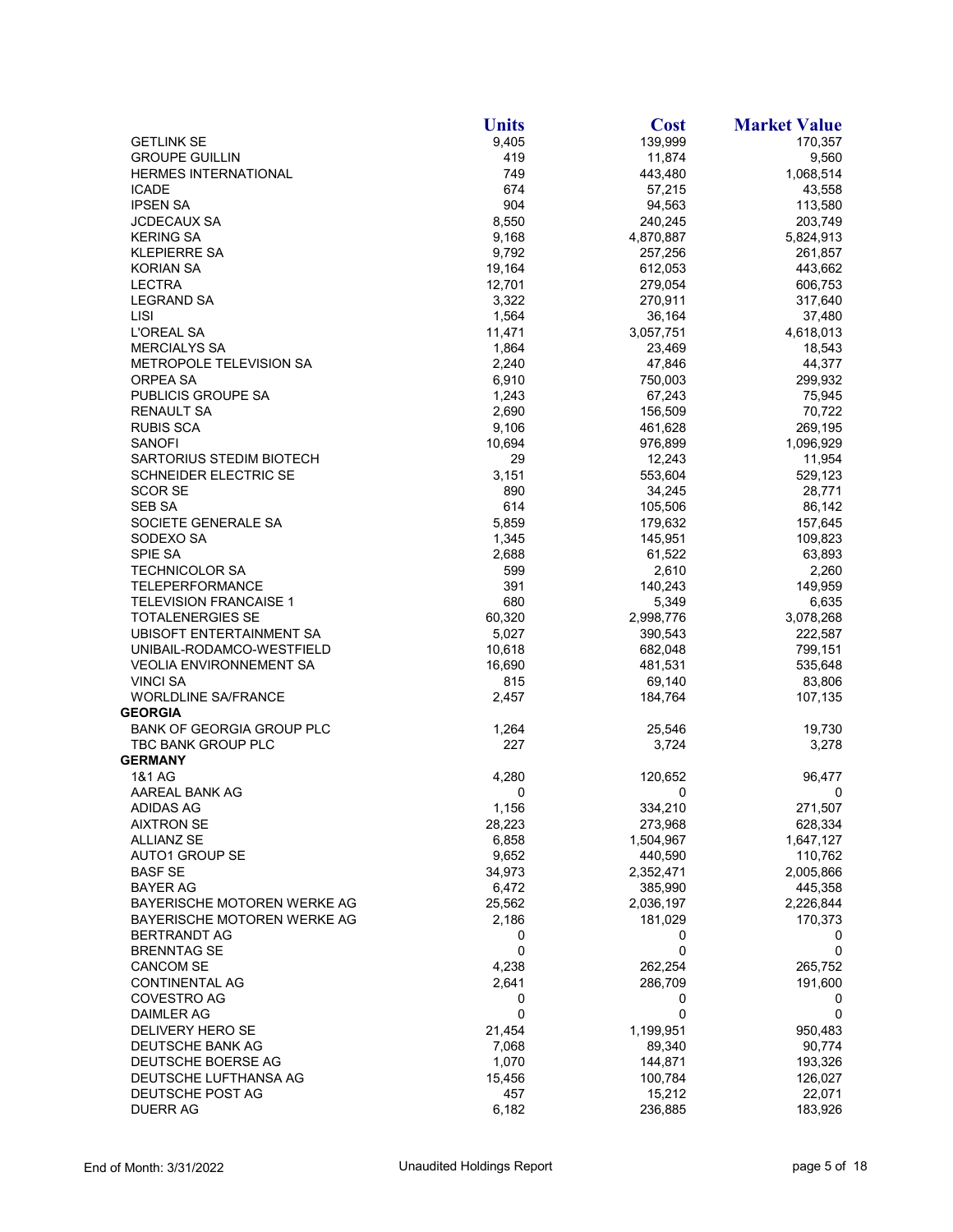|                                 | <b>Units</b> | <b>Cost</b>       | <b>Market Value</b> |
|---------------------------------|--------------|-------------------|---------------------|
| E.ON SE                         | 0            | 0                 | 0                   |
| <b>EVONIK INDUSTRIES AG</b>     | 1,798        | 59,712            | 50,279              |
| <b>FIELMANN AG</b>              | 7,418        | 495,530           | 407,768             |
| <b>FREENET AG</b>               | 9,390        | 225,511           | 253,165             |
| FRESENIUS MEDICAL CARE AG & CO  | 34,110       | 2,620,886         | 2,300,738           |
| FRESENIUS SE & CO KGAA          | 4,253        | 202,812           | 157,399             |
| FRIEDRICH VORWERK GROUP SE      | 13,198       | 706,617           | 556,795             |
| <b>FUCHS PETROLUB SE</b>        | $\mathbf 0$  | 0                 | 0                   |
| FUCHS PETROLUB SE PRF NPV (REG  | 30,486       | 1,252,500         | 1,113,908           |
| <b>GEA GROUP AG</b>             | 375          | 18,883            | 15,583              |
| <b>GERRESHEIMER AG</b>          | 3,254        | 254,245           | 239,452             |
| <b>GRENKE AG</b>                | 0            | 0                 | 0                   |
| <b>HANNOVER RUECK SE</b>        | 121          | 24,055            | 20,727              |
| HEIDELBERGCEMENT AG             | 6,995        | 559,445           | 402,367             |
| <b>HELLOFRESH SE</b>            | 34,431       | 745,338           | 1,564,831           |
| HENKEL AG & CO KGAA             | 23,547       | 2,165,444         | 1,569,805           |
| HENKEL AG & CO KGAA             | 3,699        | 370,462           | 249,163             |
| <b>HOCHTIEF AG</b>              | 0            | 0                 | 0                   |
| <b>INFINEON TECHNOLOGIES AG</b> | 8,266        | 281,082           | 284,029             |
| <b>INNOGY SE</b>                | 0            | 0                 | 0                   |
| INSTONE REAL ESTATE GROUP SE    | 13,578       | 312,341           | 255,745             |
| <b>JOST WERKE AG</b>            | 2,924        | 83,424            | 118,279             |
| <b>JUNGHEINRICH AG</b>          | 18,633       | 540,053           | 546,581             |
| KION GROUP AG                   | 510          | 49,636            | 34,112              |
|                                 | 596          |                   |                     |
| <b>KRONES AG</b>                |              | 60,122<br>119,131 | 49,891<br>113,382   |
| MERCEDES-BENZ GROUP AG          | 1,605        |                   |                     |
| <b>MERCK KGAA</b>               | 713          | 156,471           | 150,187             |
| MORPHOSYS AG                    | 3,785        | 383,923           | 104,242             |
| MTU AERO ENGINES AG             | 5,629        | 1,122,250         | 1,315,445           |
| MUENCHENER RUECKVERSICHERUNGS-  | 2,427        | 636,814           | 653,873             |
| NAGARRO SE                      | 1,078        | 188,353           | 172,315             |
| NEMETSCHEK SE                   | 5,589        | 399,911           | 545,303             |
| <b>NEW WORK SE</b>              | 615          | 146,969           | 126,514             |
| <b>NORDEX SE</b>                | 3,098        | 61,726            | 54,532              |
| NORMA GROUP SE                  | 30,044       | 1,274,922         | 869,131             |
| PNE AG                          | 3,265        | 28,409            | 38,080              |
| PORSCHE AUTOMOBIL HOLDING SE    | 0            | 0                 | 0                   |
| PROSIEBENSAT.1 MEDIA SE         | 1,187        | 19,588            | 15,270              |
| PUMA SE                         | 1,268        | 128,372           | 108,856             |
| <b>RATIONAL AG</b>              | 21           | 19,246            | 14,656              |
| <b>RWE AG</b>                   | 0            | 0                 | 0                   |
| SAP SE                          | 21,382       | 2,393,107         | 2,399,678           |
| <b>SARTORIUS AG</b>             | 4,588        | 1,126,093         | 2,049,363           |
| <b>SIEMENS AG</b>               | 7,424        | 1,022,694         | 1,034,637           |
| SMA SOLAR TECHNOLOGY AG         | 1,794        | 97,678            | 75,623              |
| SOFTWARE AG                     | 454          | 16,512            | 15,718              |
| TAG IMMOBILIEN AG               | 32,118       | 768,246           | 733,758             |
| <b>TAKKT AG</b>                 | 2,359        | 41,299            | 43,021              |
| TELEFONICA DEUTSCHLAND HOLDING  | 24,267       | 68,189            | 66,666              |
| THYSSENKRUPP AG                 | 7,086        | 72,790            | 61,395              |
| UNIPER SE                       | 0            | 0                 | 0                   |
| UNITED INTERNET AG              | 2,009        | 81,779            | 69,495              |
| <b>VOLKSWAGEN AG</b>            | 0            | 0                 | 0                   |
| <b>VOLKSWAGEN AG</b>            | 5,339        | 961,302           | 928,541             |
| <b>VONOVIA SE</b>               | 27,647       | 1,497,161         | 1,300,176           |
| ZALANDO SE                      | 58,693       | 2,378,924         | 2,996,563           |
| <b>GREECE</b>                   |              |                   |                     |
| <b>TERNA ENERGY SA</b>          | 40,312       | 546,731           | 743,859             |
| <b>GUERNSEY CI</b>              |              |                   |                     |
| BMO COMMERCIAL PROPERTY TRUST   | 4,951        | 4,927             | 7,507               |
| <b>HONG KONG</b>                |              |                   |                     |
| AIA GROUP LTD                   | 548,400      | 4,850,761         | 5,742,830           |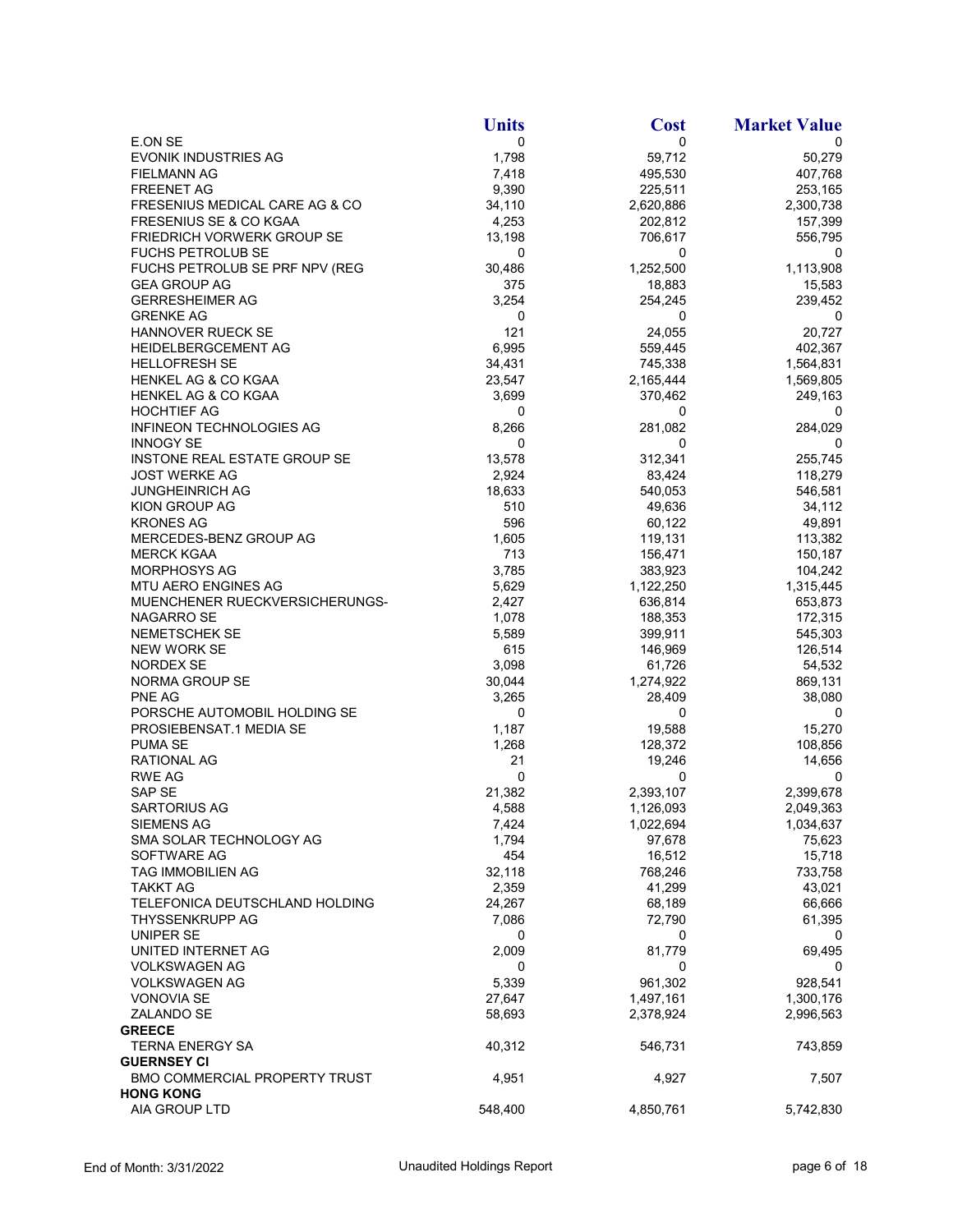|                                           | <b>Units</b> | <b>Cost</b> | <b>Market Value</b> |
|-------------------------------------------|--------------|-------------|---------------------|
| ASM PACIFIC TECHNOLOGY LTD                | 23,800       | 261,882     | 240,771             |
| BEIJING ENTERPRISES WATER GROU            | 182,980      | 95,245      | 56,119              |
| BOC HONG KONG HOLDINGS LTD                | 8,500        | 30,403      | 31,992              |
| CAFE DE CORAL HOLDINGS LTD                | 188,000      | 367,103     | 312,985             |
| <b>CHAMPION REIT</b>                      | 8,000        | 4,727       | 3,630               |
| CITIC TELECOM INTERNATIONAL HO            | 2,000        | 701         | 735                 |
| CK INFRASTRUCTURE HOLDINGS LTD            | 4,000        | 28,983      | 26,772              |
| <b>CLP HOLDINGS LTD</b>                   | 9,000        | 94,436      | 87,725              |
| DAH SING BANKING GROUP LTD                | 1,600        | 1,838       | 1,413               |
| <b>ESR CAYMAN LTD</b>                     | 206,000      | 635,746     | 637,890             |
| HAITONG INTERNATIONAL SECURITI            | 5,000        | 1,478       | 898                 |
| <b>HANG LUNG PROPERTIES LTD</b>           | 407,000      | 814,955     | 819,057             |
| HANG SENG BANK LTD                        | 20,300       | 394,504     | 390,575             |
| <b>HKBN LTD</b>                           | 297,500      | 467,030     | 341,196             |
| <b>HKT TRUST &amp; HKT LTD</b>            | 20,000       | 29,123      | 27,455              |
| HONG KONG & CHINA GAS CO LTD              | 43,850       | 64,410      | 53,054              |
| HONG KONG EXCHANGES & CLEARING            | 30,100       | 954,809     | 1,418,866           |
| <b>HONGKONG &amp; SHANGHAI HOTELS LTD</b> | 16,000       | 15,010      | 17,040              |
| HONGKONG LAND HOLDINGS LTD                | 214,600      | 1,249,046   | 1,046,852           |
| HYSAN DEVELOPMENT CO LTD                  | 121,000      | 564,508     | 352,704             |
| JARDINE MATHESON HOLDINGS LTD             | 42,600       | 2,719,730   | 2,336,531           |
| JOHNSON ELECTRIC HOLDINGS LTD             | 128,000      | 259,466     | 176,034             |
| K WAH INTERNATIONAL HOLDINGS L            | 5,000        | 2,443       | 1,884               |
| <b>KERRY PROPERTIES LTD</b>               | 190,885      | 646,611     | 538,041             |
| LINK REIT                                 | 45.147       | 450,933     | 384,899             |
| LUK FOOK HOLDINGS INTERNATIONA            | 32,000       | 93,464      | 77,854              |
| <b>MTR CORP LTD</b>                       | 51,000       | 281,010     | 275,304             |
| NEW WORLD DEVELOPMENT CO LTD              | 160,500      | 860,679     | 651,871             |
| SHANGRI-LA ASIA LTD                       | 429,500      | 394,755     | 336,713             |
| SUN HUNG KAI PROPERTIES LTD               | 1,500        | 17,341      | 17,873              |
| SUNEVISION HOLDINGS LTD                   | 460,000      | 369,915     | 391,364             |
| SUNLIGHT REAL ESTATE INVESTMEN            | 1,000        | 641         | 493                 |
| <b>SWIRE PACIFIC LTD</b>                  | 54,500       | 361,486     | 332,651             |
| VALUE PARTNERS GROUP LTD                  | 4,000        | 2,643       | 1,718               |
| <b>VTECH HOLDINGS LTD</b>                 | 1,200        | 10,385      | 8,714               |
| WH GROUP LTD                              | 76,500       | 67,157      | 48,138              |
| XINYI GLASS HOLDINGS LTD                  | 202,000      | 344,695     | 485,380             |
| YUE YUEN INDUSTRIAL HOLDINGS L            | 576,500      | 1,212,379   | 927,525             |
| <b>ICELAND</b>                            |              |             |                     |
| <b>MAREL HF</b>                           | 150,829      | 799,770     | 889,715             |
| <b>INDIA</b>                              |              |             |                     |
| <b>HDFC BANK LTD</b>                      | 12,576       | 663,799     | 771,286             |
| <b>ICICI BANK LTD</b>                     | 14,328       | 152,000     | 271,372             |
| <b>RELIANCE INDUSTRIES LTD</b>            | 2,483        | 131,964     | 172,671             |
| STATE BANK OF INDIA                       | 20,430       | 864,705     | 1,330,679           |
| <b>IRELAND</b>                            |              |             |                     |
| AIB GROUP PLC                             | 4,812        | 13,882      | 10,620              |
| BANK OF IRELAND GROUP PLC                 | 4,853        | 16,720      | 31,008              |
| CRH PLC                                   | 50,553       | 1,420,630   | 2,035,832           |
| DALATA HOTEL GROUP PLC                    | 1,763        | 8,695       | 7,747               |
| <b>EATON CORP PLC</b>                     | 1,864        | 128,929     | 282,881             |
| <b>EXPERIAN PLC</b>                       | 6,705        | 226,464     | 259,169             |
| <b>GLANBIA PLC</b>                        | 22,935       | 350,975     | 266,306             |
| <b>GREENCORE GROUP PLC</b>                | 29,158       | 54,112      | 49,211              |
| HIBERNIA REIT PLC                         | 3,917        | 5,439       | 7,053               |
| <b>IRISH RESIDENTIAL PROPERTIES R</b>     | 4,295        | 5,422       | 6,923               |
| JOHNSON CONTROLS INTERNATIONAL            | 6,347        | 464,939     | 416,173             |
| <b>KERRY GROUP PLC</b>                    | 105          | 11,301      | 11,800              |
| <b>KEYWORDS STUDIOS PLC</b>               | 9,792        | 315,250     | 336,783             |
| KINGSPAN GROUP PLC                        | 0            | 0           | 0                   |
| ORIGIN ENTERPRISES PLC                    | 816          | 2,857       | 3,627               |
| RYANAIR HOLDINGS PLC                      | 20,014       | 1,644,664   | 1,743,620           |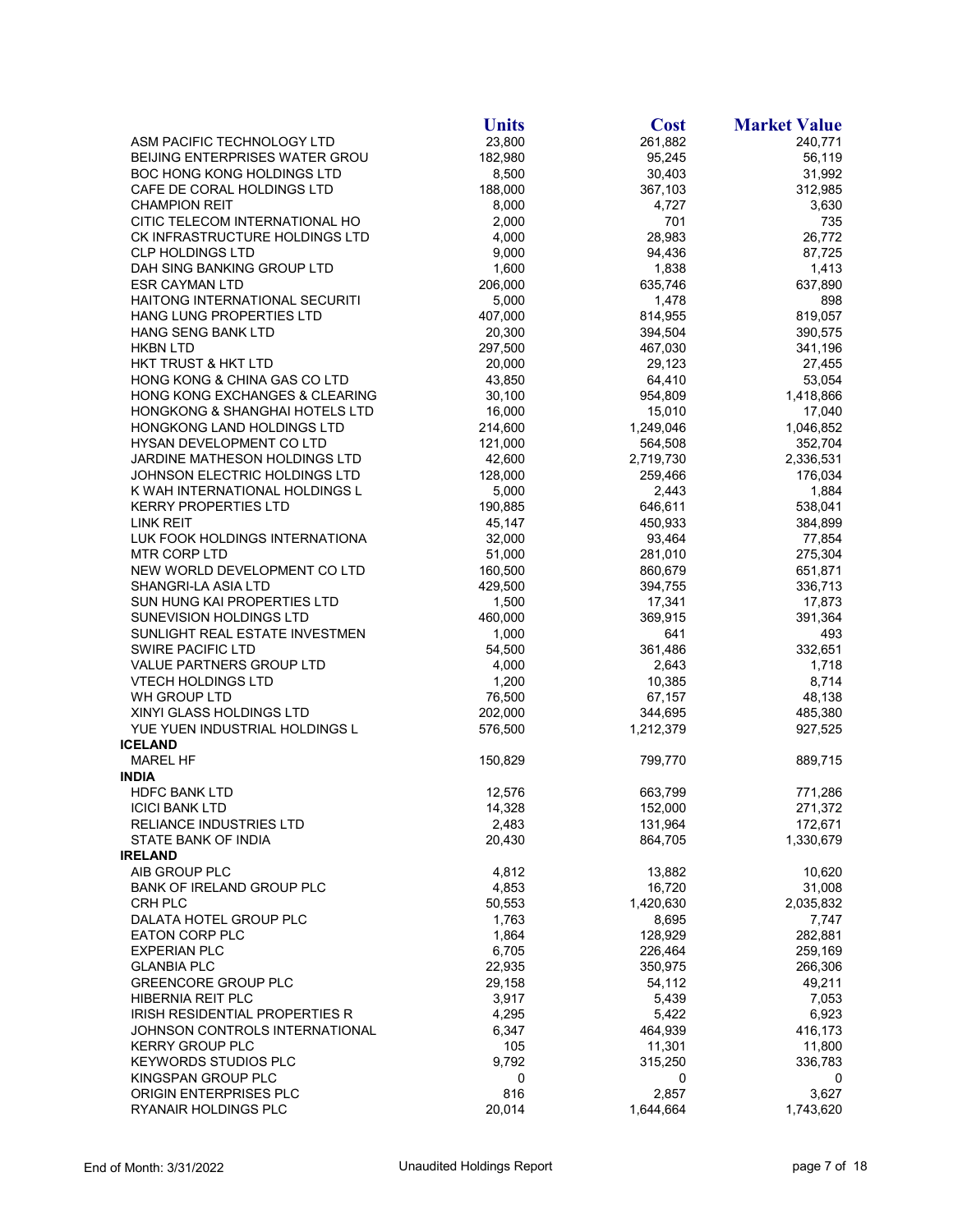|                                                   | <b>Units</b>    | <b>Cost</b>        | <b>Market Value</b> |
|---------------------------------------------------|-----------------|--------------------|---------------------|
| SMURFIT KAPPA GROUP PLC                           | 1,705           | 60,071             | 76,007              |
| UDG HEALTHCARE PLC                                | 0               | 0                  | 0                   |
| <b>ISRAEL</b>                                     |                 |                    |                     |
| CHECK POINT SOFTWARE TECHNOLOG                    | 1,900           | 180,669            | 262,694             |
| <b>COGNYTE SOFTWARE LTD</b>                       | 12,804          | 350,503            | 144,813             |
| FIVERR INTERNATIONAL LTD                          | 69              | 9,772              | 5,249               |
| <b>INMODE LTD</b>                                 | 1,004           | 44,491             | 37,058              |
| MIVNE REAL ESTATE KD LTD                          | 0               | 0                  | 0                   |
| <b>NICE LTD</b><br>TEVA PHARMACEUTICAL INDUSTRIES | 1,983<br>2,922  | 497,280<br>36,193  | 434,268<br>27,438   |
| <b>TREMOR INTERNATIONAL LTD</b>                   | 25,900          | 228,237            | 200,604             |
| <b>WIX.COM LTD</b>                                | 11,963          | 1,344,275          | 1,249,655           |
| ZIM INTEGRATED SHIPPING SERVIC                    | 379             | 26,620             | 27,557              |
| <b>ITALY</b>                                      |                 |                    |                     |
| <b>AMPLIFON SPA</b>                               | 2,454           | 118,184            | 110,210             |
| <b>AUTOGRILL SPA</b>                              | 5,445           | 39,224             | 36,935              |
| <b>BREMBO SPA</b>                                 | 119,500         | 1,316,431          | 1,339,109           |
| <b>ENEL SPA</b>                                   | 374,331         | 2,836,971          | 2,514,262           |
| <b>ESPRINET SPA</b>                               | 21,278          | 291,189            | 226,125             |
| <b>FERRARINV</b>                                  | 17,907          | 1,888,509          | 3,938,618           |
| <b>INTERCOS SPA</b>                               | 15,183          | 215,507            | 211,190             |
| INTESA SANPAOLO SPA                               | 435,415         | 1,098,092          | 1,000,989           |
| <b>JUVENTUS FOOTBALL CLUB SPA</b>                 | 32,537          | 20,804             | 11,835              |
| <b>MEDIOBANCA BANCA DI CREDITO FI</b>             | 3,043           | 25,673             | 31,010              |
| POSTE ITALIANE SPA                                | 18,181          | 231,484            | 207,442             |
| <b>REPLY SPA</b>                                  | 5,065           | 464,566            | 838,614             |
| <b>SESA SPA</b>                                   | 2,464           | 340,484            | 405,407             |
| TERNA - RETE ELETTRICA NAZIONA                    | 8,411           | 55,932             | 72,758              |
| UNICREDIT SPA                                     | 39,641          | 497,426            | 430,479             |
| <b>WEBUILD SPA</b>                                | 1,073           | 2,113              | 1,914               |
| <b>WEBUILD SPA-CW30</b>                           | 97              | 0                  | 0                   |
| <b>JAPAN</b>                                      |                 |                    |                     |
| <b>ADEKA CORP</b>                                 | 4,100           | 79,415             | 90,475              |
| AIN HOLDINGS INC                                  | 20,750          | 1,229,678          | 1,083,024           |
| AJINOMOTO CO INC                                  | 11,100          | 257,731            | 316,155             |
| AOZORA BANK LTD                                   | 1,300           | 30,649             | 27,515              |
| AS ONE CORP                                       | 5,918           | 250,385            | 350,322             |
| ASAHI INTECC CO LTD<br>ASAHI KASEI CORP           | 2,700<br>36,700 | 62,485             | 52,989              |
| ASTELLAS PHARMA INC                               | 15,300          | 389,700<br>247,554 | 318,641<br>240,569  |
| BAYCURRENT CONSULTING INC                         | 2,002           | 380,690            | 728,029             |
| CENTRAL JAPAN RAILWAY CO                          | 3,800           | 590,918            | 496,773             |
| CHUGAI PHARMACEUTICAL CO LTD                      | 2,800           | 89,876             | 93,923              |
| COCA-COLA BOTTLERS JAPAN HOLDI                    | 3,700           | 59,631             | 43,767              |
| <b>COMTURE CORP</b>                               | 14,100          | 368,102            | 356,816             |
| <b>CYBERAGENT INC</b>                             | 64,700          | 879,757            | 804,609             |
| <b>DAICEL CORP</b>                                | 24,800          | 201,448            | 166,027             |
| DAIFUKU CO LTD                                    | 800             | 62,781             | 57,322              |
| DAI-ICHI LIFE HOLDINGS INC                        | 1,100           | 22,432             | 22,446              |
| DAIICHI SANKYO CO LTD                             | 16,700          | 317,841            | 367,474             |
| DAIKIN INDUSTRIES LTD                             | 4,336           | 603,282            | 791,851             |
| DAIWA HOUSE INDUSTRY CO LTD                       | 5,300           | 156,924            | 138,883             |
| DENA CO LTD                                       | 1,600           | 24,422             | 24,395              |
| <b>DENSO CORP</b>                                 | 41,000          | 1,886,676          | 2,624,135           |
| DIC CORP                                          | 1,100           | 28,444             | 22,533              |
| <b>DIGITAL ARTS INC</b>                           | 6,500           | 499,527            | 392,796             |
| EAST JAPAN RAILWAY CO                             | 7,530           | 497,091            | 438,356             |
| EISAI CO LTD                                      | 500             | 40,935             | 23,241              |
| EN JAPAN INC                                      | 18,600          | 546,931            | 448,278             |
| <b>EZAKI GLICO CO LTD</b>                         | 1,300           | 49,820             | 39,805              |
| <b>FANUC CORP</b>                                 | 3,000           | 398,195            | 529,162             |
| <b>FAST RETAILING CO LTD</b>                      | 400             | 248,062            | 206,109             |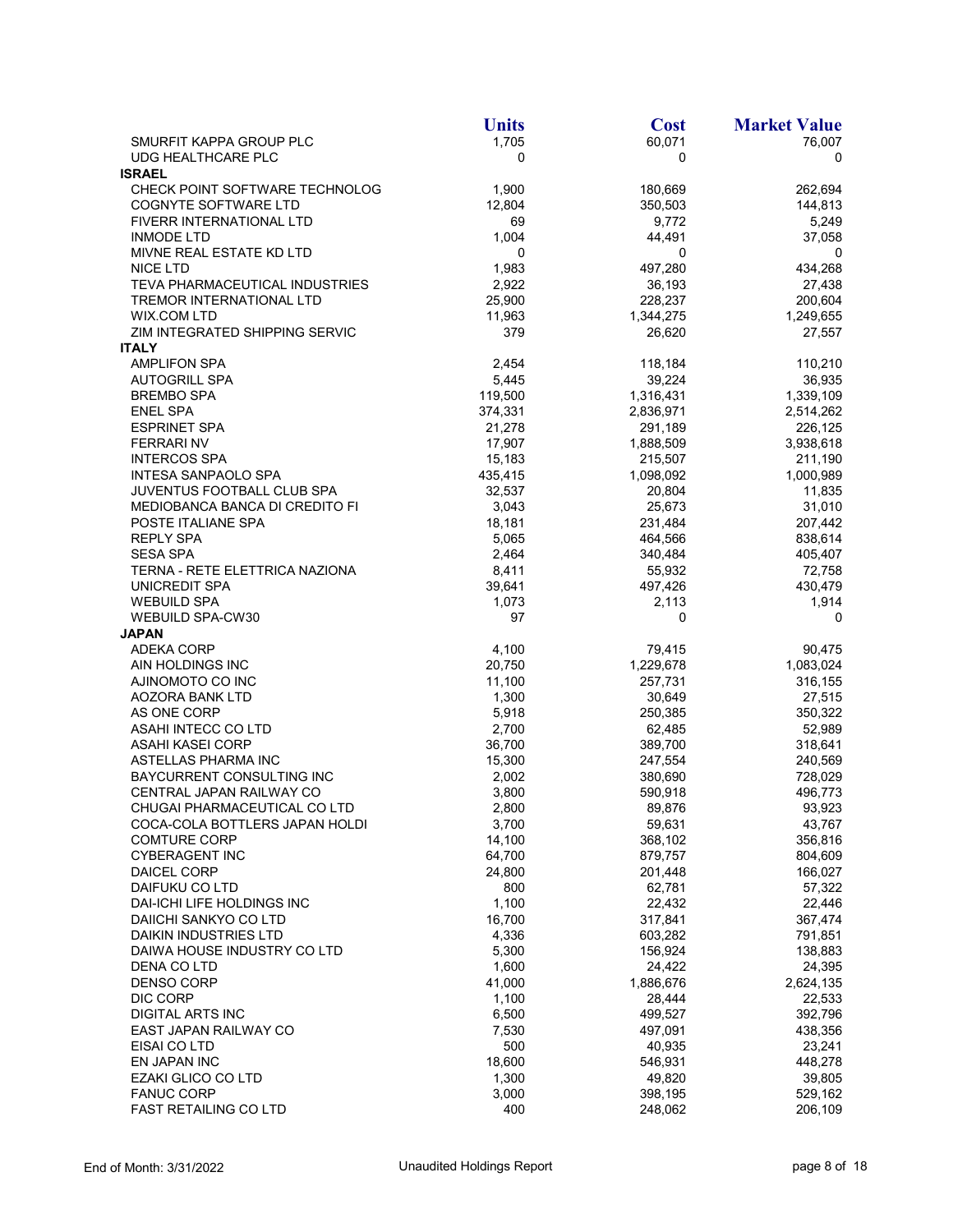|                                       | <b>Units</b>    | <b>Cost</b> | <b>Market Value</b>  |
|---------------------------------------|-----------------|-------------|----------------------|
| FUJI ELECTRIC CO LTD                  | 9,600           | 485,347     | 480,233              |
| <b>FUJIFILM HOLDINGS CORP</b>         | 15,800          | 1,064,166   | 969,500              |
| <b>FUJIKURA LTD</b>                   | 10,200          | 53,048      | 51,889               |
| <b>FUJIMI INC</b>                     | 7,334           | 390,742     | 401,814              |
| <b>FUJITSU LTD</b>                    | 4,600           | 777,079     | 687,841              |
| FURUKAWA ELECTRIC CO LTD              | 4,100           | 81,442      | 72,899               |
| <b>GLORY LTD</b>                      | 1,600           | 31,435      | 27,142               |
| <b>GMO PAYMENT GATEWAY INC</b>        | 7,500           | 554,699     | 767,983              |
| <b>HAMAMATSU PHOTONICS KK</b>         | 32,800          | 1,243,769   | 1,750,917            |
| HANKYU HANSHIN HOLDINGS INC           | 17,800          | 552,358     | 516,418              |
| <b>HINO MOTORS LTD</b>                | 4,200           | 35,152      | 24,648               |
| <b>HITACHI LTD</b>                    | 15,442          | 890,588     | 776,102              |
| <b>HOKUETSU CORP</b>                  | 400             | 2,122       | 2,278                |
| <b>HONDA MOTOR CO LTD</b>             | 49,400          | 1,454,179   | 1,407,982            |
| <b>HOYA CORP</b>                      | 1,100           | 85,878      | 125,900              |
| <b>IBIDEN CO LTD</b>                  | 1,400           | 78,666      | 68,880               |
| <b>IDEMITSU KOSAN CO LTD</b>          | 6,400           | 173,097     | 177,099              |
| <b>INFOMART CORP</b>                  | 26,000          | 147,803     | 139,653              |
| <b>INPEX CORP</b>                     | 58,000          | 630,036     | 690,792              |
| <b>INVINCIBLE INVESTMENT CORP</b>     | 911             | 243,507     | 315,797              |
| <b>ISETAN MITSUKOSHI HOLDINGS LTD</b> | 1,900           | 15,671      | 15,022               |
| <b>ITO EN LTD</b>                     | 1,800           | 104,013     | 88,584               |
| <b>ITOCHU ENEX CO LTD</b>             | 4,700           | 39,662      | 39,688               |
| JAPAN AIRPORT TERMINAL CO LTD         | 2,800           | 123,343     | 127,628              |
| JAPAN METROPOLITAN FUND INVEST        | 116             | 97,891      | 98,315               |
| JAPAN REAL ESTATE INVESTMENT C        | 48              | 279,708     | 252,277              |
| JFE HOLDINGS INC                      | 6,000           | 84,136      | 84,690               |
| <b>JSR CORP</b>                       | 1,200           | 21,817      | 35,489               |
| KAGOME CO LTD                         | 1,100           | 29,208      | 28,191               |
| <b>KAJIMA CORP</b>                    | 5,900           | 76,801      | 72,069               |
| <b>KAMIGUMI CO LTD</b>                | 3,000           | 57,155      | 54,167               |
| <b>KDDI CORP</b>                      | 700             | 23,277      | 23,062               |
| <b>KEYENCE CORP</b>                   | 3,700           | 1,029,770   | 1,725,406            |
| KOBE STEEL LTD                        | 4,400           | 23,649      | 21,313               |
| KOITO MANUFACTURING CO LTD            | 27,300          | 1,522,185   | 1,108,543            |
| <b>KOMATSU LTD</b>                    | 41,100          | 892,694     | 989,188              |
| KONICA MINOLTA INC                    | 2,600           | 11,071      | 11,000               |
| <b>KUBOTA CORP</b>                    | 136,193         | 2,401,147   | 2,561,022            |
| KURITA WATER INDUSTRIES LTD           | 5,800           | 269,758     | 214,723              |
| <b>KYOCERA CORP</b>                   | 3,900           | 230,720     | 219,873              |
| <b>KYUDENKO CORP</b>                  | 12,400          | 396,353     | 291,112              |
| KYUSHU FINANCIAL GROUP INC            | 10,500          | 41,530      | 34,475               |
| LASERTEC CORP                         | 200             | 38,151      | 33,726               |
| <b>LINTEC CORP</b>                    | 3,700           | 81,227      | 73,787               |
| M3 INC                                | 80,600          | 1,151,948   | 2,925,809            |
| MATSUKIYOCOCOKARA & CO                | 10,500          | 384,579     | 374,314              |
| <b>MAZDA MOTOR CORP</b>               | 19,600          | 156,766     | 145,429              |
| MCDONALD'S HOLDINGS CO JAPAN L        | 4,400           | 189,455     | 183,816              |
| <b>MEBUKI FINANCIAL GROUP INC</b>     | 4,800           | 12,424      | 10,054               |
| <b>MEDIA DO CO LTD</b>                | 3,020           | 199,942     | 62,546               |
| MEDPEER INC                           | 6,052           | 237,127     | 194,493              |
| <b>MEIDENSHA CORP</b>                 | 3,100           | 61,636      | 64,237               |
| <b>MENICON CO LTD</b>                 |                 | 366,678     |                      |
| <b>MITSUBISHI CORP</b>                | 11,438<br>7,200 | 225,687     | 274,234              |
| <b>MITSUBISHI ELECTRIC CORP</b>       | 106,400         | 1,383,662   | 272,098<br>1,228,324 |
|                                       |                 |             |                      |
| MITSUBISHI HEAVY INDUSTRIES LT        | 14,500          | 395,288     | 478,963              |
| <b>MITSUBISHI MATERIALS CORP</b>      | 4,900           | 85,313      | 86,204               |
| MITSUBISHI MOTORS CORP                | 31,300          | 100,912     | 84,357               |
| MITSUBISHI UFJ FINANCIAL GROUP        | 2,900           | 17,666      | 18,055               |
| MITSUI FUDOSAN CO LTD                 | 37,800          | 842,010     | 811,163              |
| <b>MITSUI FUDOSAN LOGISTICS PARK</b>  | 98              | 451,395     | 463,673              |
| <b>MITSUI OSK LINES LTD</b>           | 6,600           | 165,364     | 183,771              |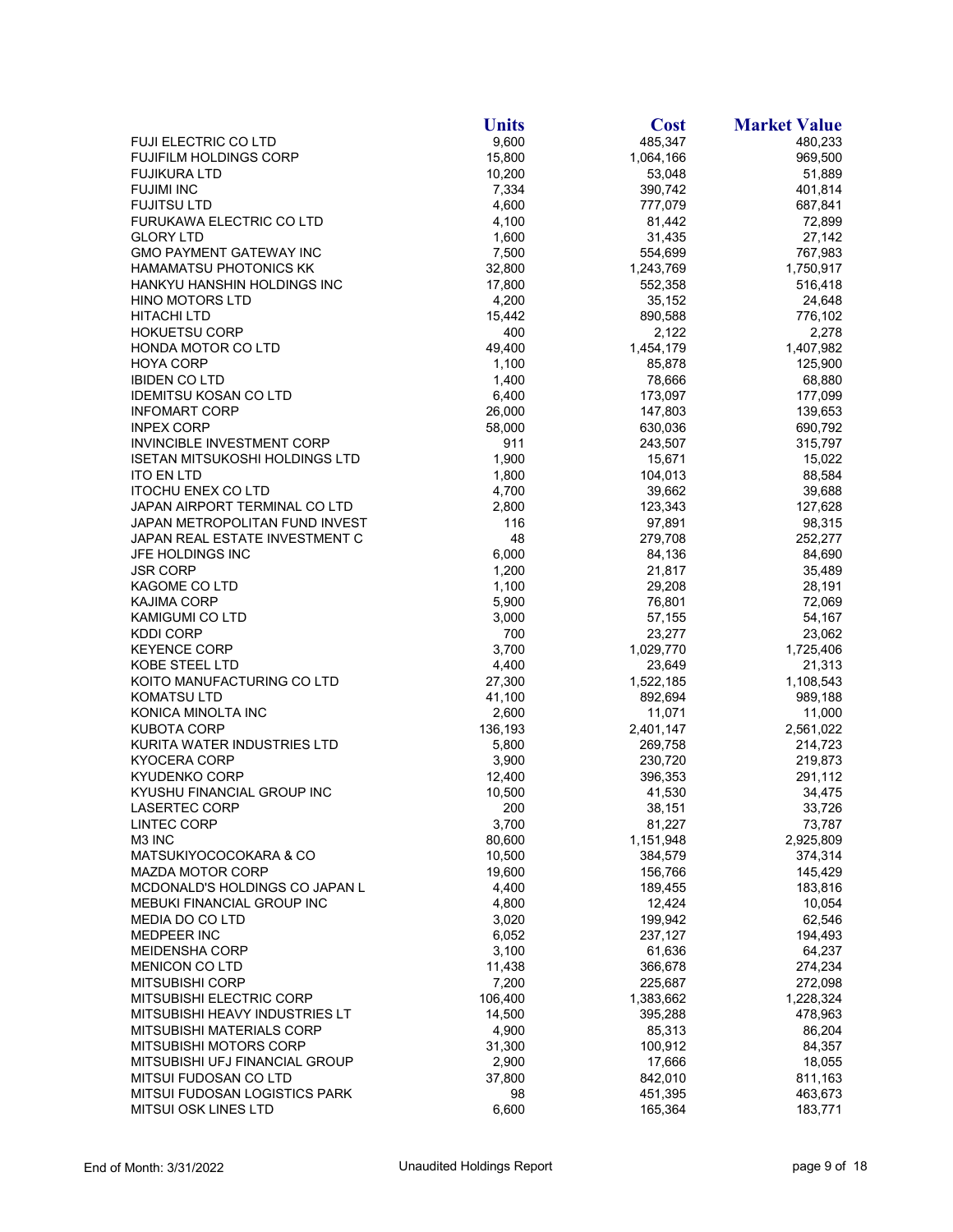|                                          | <b>Units</b>   | <b>Cost</b>        | <b>Market Value</b> |
|------------------------------------------|----------------|--------------------|---------------------|
| <b>MIURA CO LTD</b>                      | 1,000          | 45,765             | 24,737              |
| <b>MIXI INC</b>                          | 1,100          | 28,167             | 19,805              |
| MIZUHO FINANCIAL GROUP INC               | 20,960         | 297,502            | 269,093             |
| <b>MORI HILLS REIT INVESTMENT COR</b>    | 16             | 21,198             | 19,869              |
| MURATA MANUFACTURING CO LTD              | 700            | 47,681             | 46,413              |
| MUSASHI SEIMITSU INDUSTRY CO L           | 16,200         | 251,963            | 199,721             |
| NET ONE SYSTEMS CO LTD                   | 4,600          | 144,529            | 107,414             |
| <b>NEXON CO LTD</b>                      | 5,000          | 118,643            | 120,006             |
| NGK INSULATORS LTD                       | 40,000         | 657,589            | 572,794             |
| NIDEC CORP                               | 30,000         | 2,072,755          | 2,383,920           |
| NIFCO INC/JAPAN                          | 10,200         | 245,884            | 232,087             |
| NIHON KOHDEN CORP                        | 46,800         | 1,467,723          | 1,128,172           |
| NIHON M&A CENTER HOLDINGS INC            | 1,400          | 22,210             | 19,514              |
| NINTENDO CO LTD                          | 1,100          | 518,811            | 556,688             |
| NIPPON EXPRESS CO LTD                    | 0              | 0                  | 0                   |
| NIPPON EXPRESS HOLDINGS INC              | 4,400          | 260,147            | 303,355             |
| NIPPON GAS CO LTD                        | 0              | 0                  | 0                   |
| NIPPON LIGHT METAL HOLDINGS CO           | 1,300          | 21,982             | 18,256              |
| NIPPON PAINT HOLDINGS CO LTD             | 4,300          | 63,952             | 37,847              |
| NIPPON PROLOGIS REIT INC                 | 123            | 338,887            | 360,835             |
| NIPPON STEEL CORP                        | 16,500         | 237,092            | 293,386             |
| NIPPON TELEGRAPH & TELEPHONE C           | 41,000         | 1,069,723          | 1,194,914           |
| <b>NIPPON YUSEN KK</b>                   | 3,300          | 166,550            | 289,263             |
| NISSAN CHEMICAL CORP                     | 300            | 15,601             | 17,660              |
| NISSAN MOTOR CO LTD                      | 27,300         | 170,561            | 121,895             |
| NITORI HOLDINGS CO LTD                   | 2,200          | 307,364            | 277,111             |
| NITTO DENKO CORP                         | 32,900         | 1,830,726          | 2,364,945           |
| NOMURA HOLDINGS INC                      | 118,300        | 539,195            | 497,225             |
| NOMURA RESEARCH INSTITUTE LTD            | 5,100          | 214,488            | 167,298             |
| NTT DATA CORP                            | 3,200          | 50,513             | 62,952              |
| <b>OBAYASHI CORP</b>                     | 6,900          | 57,645             | 50,889              |
| OBIC CO LTD                              | 6,300          | 893,305            | 946,821             |
| OISIX RA DAICHI INC                      | 14,006         | 383,229            | 345,142             |
| <b>OLYMPUS CORP</b><br><b>OMRON CORP</b> | 6,300<br>9,400 | 120,605<br>449,824 | 120,050<br>628,608  |
| ORIENTAL LAND CO LTD/JAPAN               | 400            | 63,546             | 76,598              |
| PALTAC CORP                              | 12,000         | 582,690            | 446,331             |
| PANASONIC HOLDINGS CORP                  | 68,100         | 750,598            | 661,473             |
| PERSOL HOLDINGS CO LTD                   | 1,700          | 41,185             | 38,221              |
| PRESTIGE INTERNATIONAL INC               | 99,546         | 624,036            | 586,900             |
| PROTO CORP                               | 5,500          | 67,247             | 46,519              |
| <b>RECRUIT HOLDINGS CO LTD</b>           | 7,700          | 290,294            | 338,099             |
| <b>RELIA INC</b>                         | 29,613         | 383,892            | 257,626             |
| RIKEN VITAMIN CO LTD                     | 3,700          | 54,146             | 51,070              |
| ROHM CO LTD                              | 1,300          | 123,794            | 101,342             |
| SANRIO CO LTD                            | 1,100          | 22,015             | 22,505              |
| SAWAI GROUP HOLDINGS CO LTD              | 0              | 0                  | 0                   |
| SBI HOLDINGS INC/JAPAN                   | 19,500         | 389,036            | 494,284             |
| <b>SECOM CO LTD</b>                      | 100            | 7,293              | 7,267               |
| SEKISUI CHEMICAL CO LTD                  | 49,700         | 802,947            | 713,969             |
| SEKISUI HOUSE LTD                        | 14,900         | 308,402            | 289,773             |
| SHIMAMURA CO LTD                         | 100            | 8,545              | 8,914               |
| SHIMANO INC                              | 3,300          | 475,600            | 757,096             |
| SHIN-ETSU CHEMICAL CO LTD                | 5,000          | 495,136            | 764,218             |
| SHINSEI BANK LTD                         | 2,500          | 42,986             | 45,805              |
| SHIONOGI & CO LTD                        | 9,700          | 539,401            | 597,506             |
| SHISEIDO CO LTD                          | 1,800          | 116,562            | 91,500              |
| <b>SMC CORP</b>                          | 4,500          | 1,528,439          | 2,520,868           |
| SOFTBANK CORP                            | 8,900          | 112,139            | 104,334             |
| SOFTBANK GROUP CORP                      | 11,500         | 469,250            | 518,792             |
| SONY GROUP CORP                          | 4,200          | 384,047            | 434,790             |
| SUBARU CORP                              | 4,800          | 96,160             | 76,482              |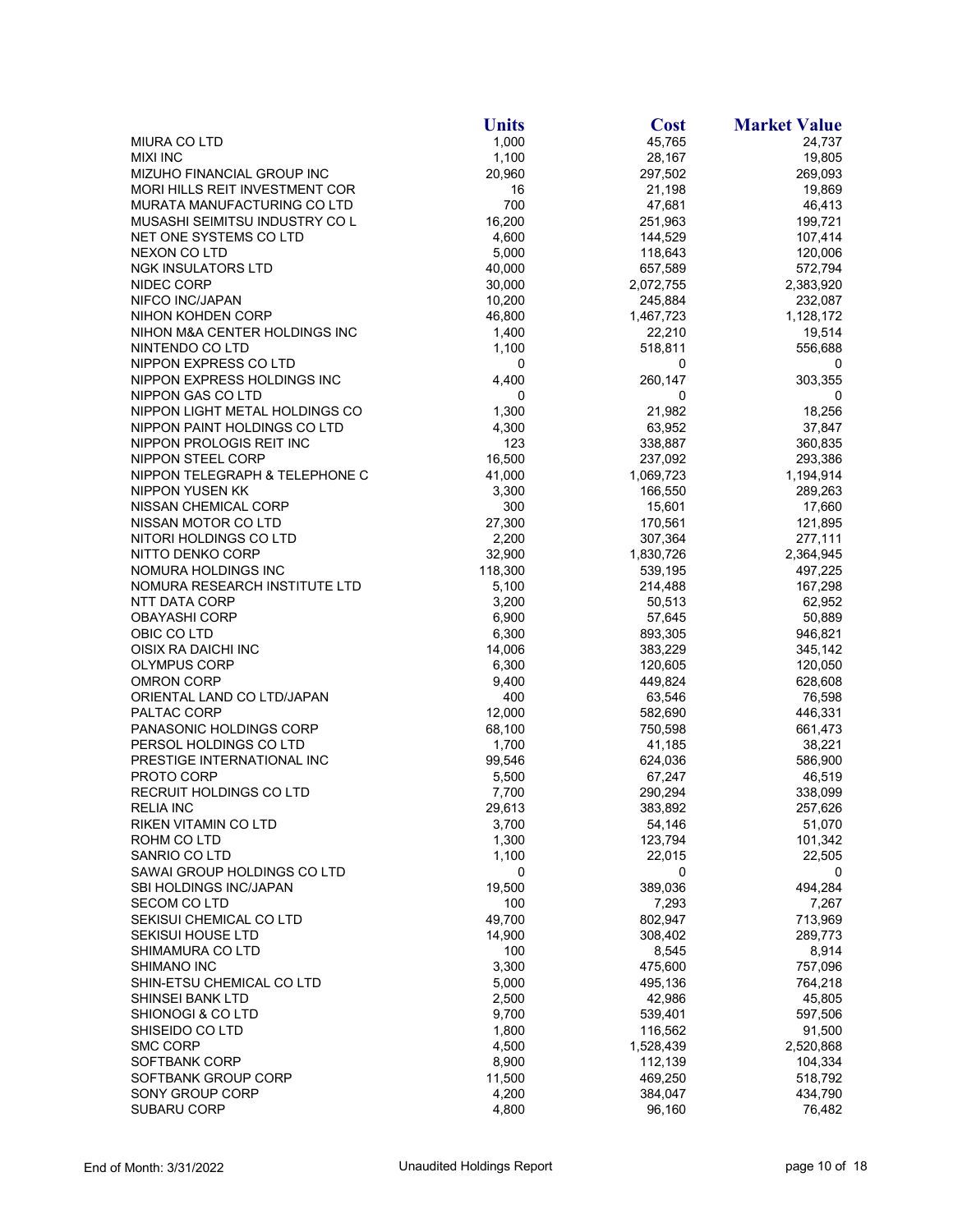|                                       | <b>Units</b> | <b>Cost</b> | <b>Market Value</b> |
|---------------------------------------|--------------|-------------|---------------------|
| <b>SUMCO CORP</b>                     | 2,300        | 55,316      | 37,851              |
| SUMITOMO METAL MINING CO LTD          | 2,600        | 105,046     | 131,676             |
| SUMITOMO MITSUI FINANCIAL GROU        | 0            | 0           | 0                   |
| SUMITOMO REALTY & DEVELOPMENT         | 26,900       | 980,331     | 745,780             |
| SUNTORY BEVERAGE & FOOD LTD           | 1,200        | 46,579      | 45,896              |
| SYSMEX CORP                           | 900          | 110,262     | 65,550              |
| <b>SYSTENA CORP</b>                   | 176,700      | 773,362     | 620,543             |
| TAKEDA PHARMACEUTICAL CO LTD          | 11,500       | 328,485     | 330,118             |
| TDK CORP                              | 10,900       | 341,986     | 394,738             |
| TECHNOPRO HOLDINGS INC                | 4,200        | 82,941      | 113,181             |
| <b>TEIJIN LTD</b>                     | 24,500       | 337,092     | 273,773             |
| <b>TERUMO CORP</b>                    | 12,400       | 435,641     | 376,673             |
| <b>TOKYO ELECTRON LTD</b>             | 5,900        | 1,325,674   | 3,038,608           |
| TOKYO STEEL MANUFACTURING CO L        | 6,000        | 59,821      | 57,113              |
| TOKYO TATEMONO CO LTD                 | 5,100        | 69,777      | 76,610              |
| TOKYU FUDOSAN HOLDINGS CORP           | 114,700      | 599,993     | 631,442             |
| TORAY INDUSTRIES INC                  | 68,400       | 413,632     | 357,577             |
| <b>TOSHIBA CORP</b>                   | 7,800        | 310,727     | 296,867             |
| <b>TOTO LTD</b>                       | 1,900        | 81,893      | 76,549              |
| <b>TOYOTA INDUSTRIES CORP</b>         | 6,000        | 485,481     | 414,222             |
| <b>TOYOTA MOTOR CORP</b>              | 233,630      | 3,175,129   | 4,197,718           |
| <b>UNICHARM CORP</b>                  | 5,400        | 170,569     | 192,617             |
| VALUECOMMERCE CO LTD                  | 9,326        | 344,904     | 282,192             |
| YAMAHA MOTOR CO LTD                   | 1,200        | 30,221      | 26,974              |
| YAMATO HOLDINGS CO LTD                | 2,100        | 46,320      | 39,431              |
| <b>JERSEY C I</b>                     |              |             |                     |
| <b>APTIV PLC</b>                      | 2,266        | 281,598     | 271,263             |
| <b>LUXEMBOURG</b>                     |              |             |                     |
| EUROFINS SCIENTIFIC SE                | 9,719        | 685,129     | 969,046             |
| NOVEM GROUP SA                        | 19,316       | 357,195     | 222,478             |
| SPOTIFY TECHNOLOGY SA                 | 16,302       | 2,520,486   | 2,461,928           |
| STABILUS SE                           | 4,260        | 268,204     | 212,895             |
| <b>MEXICO</b>                         |              |             |                     |
| <b>GRUPO AEROPORTUARIO DEL PACIFI</b> | 14,103       | 197,033     | 226,750             |
| <b>NETHERLANDS</b>                    |              |             |                     |
| AALBERTS NV                           | 20,819       | 754,822     | 1,082,219           |
| ABN AMRO BANK N.V. SUBS RTS           | 0            | 0           | 0                   |
| <b>ADYEN NV</b>                       | 2,051        | 2,856,007   | 4,075,337           |
| <b>AEGON NV</b>                       | 8,942        | 41,508      | 47,464              |
| AKZO NOBEL NV                         | 4,637        | 535,686     | 400,698             |
| <b>ARCADIS NV</b>                     | 5,226        | 226,417     | 236,210             |
| <b>ARGENX SE</b>                      | 6,000        | 1,317,520   | 1,894,579           |
| ASM INTERNATIONAL NV                  | 157          | 50,534      | 57,242              |
| ASML HOLDING NV                       | 16,770       | 3,194,370   | 11,246,777          |
| ASR NEDERLAND NV                      | 705          | 27,918      | 32,947              |
| <b>BOSKALIS WESTMINSTER</b>           | 55,520       | 1,385,045   | 1,997,943           |
| <b>CORBION NV</b>                     | 30,536       | 1,038,460   | 1,051,457           |
| <b>CUREVAC NV</b>                     | 6,401        | 576,090     | 125,524             |
| <b>EURONEXT NV</b>                    | 8,680        | 613,297     | 792,740             |
| EXOR NV                               | 16,680       | 1,325,988   | 1,279,578           |
| <b>FUGRO NV</b>                       | 686          | 5,811       | 8,292               |
| ING GROEP NV                          | 133,502      | 1,556,576   | 1,403,271           |
| KONINKLIJKE AHOLD DELHAIZE NV         | 28,833       | 906,228     | 932,235             |
| KONINKLIJKE DSM NV                    | 6,133        | 649,747     | 1,102,427           |
| KONINKLIJKE KPN NV                    | 137,798      | 423,865     | 481,343             |
| KONINKLIJKE PHILIPS NV                | 10,697       | 377,107     | 329,147             |
| KONINKLIJKE VOPAK NV                  | 25,980       | 1,048,306   | 845,450             |
| NN GROUP NV                           | 9,544        | 507,899     | 483,808             |
| <b>NSI NV</b>                         | 2,272        | 89,446      | 100,274             |
| PROSUS NV                             | 4,785        | 390,059     | 255,733             |
| ROYAL DUTCH SHELL PLC                 | 0            | 0           | 0                   |
| SBM OFFSHORE NV                       | 90,410       | 1,347,032   | 1,445,094           |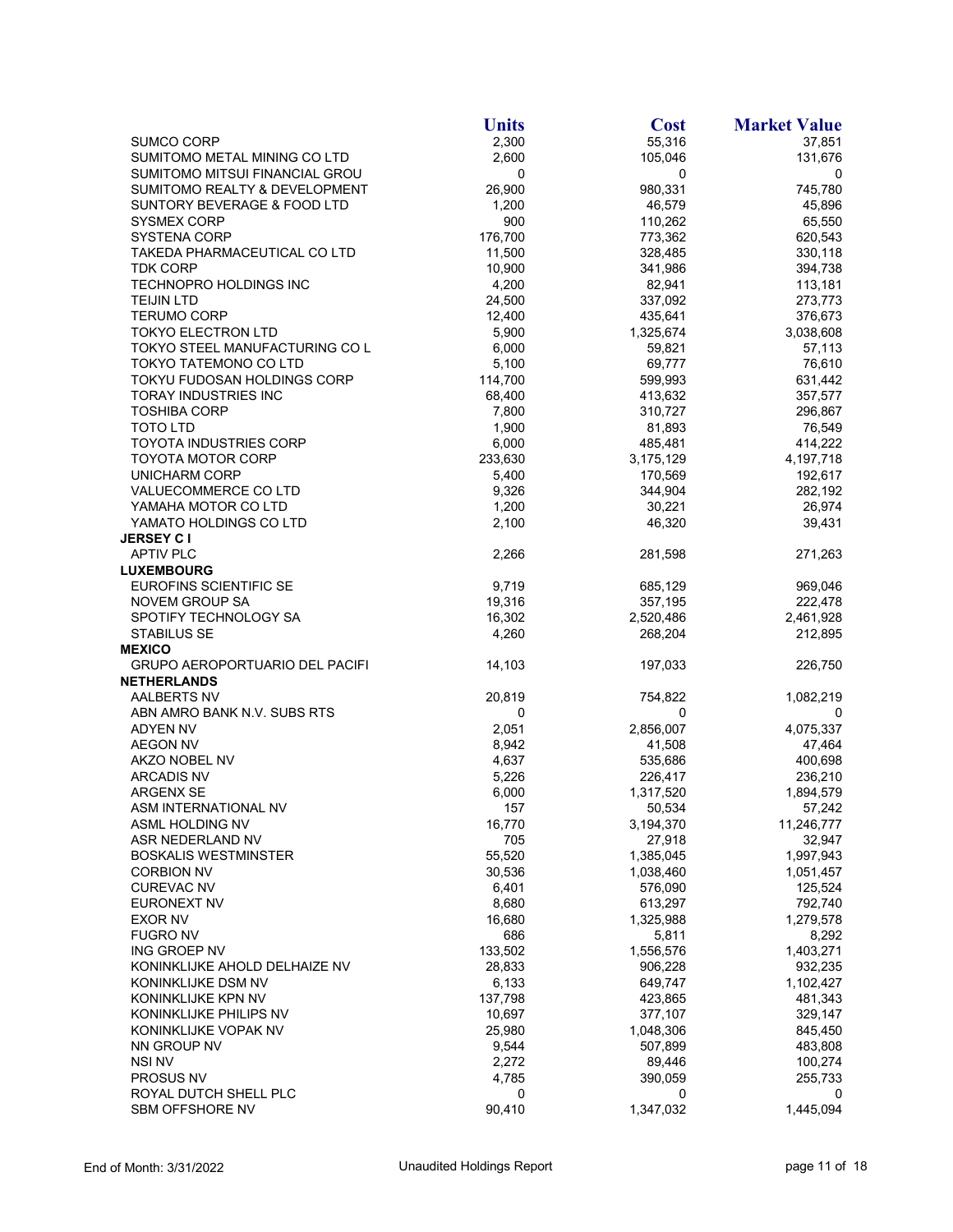|                                | <b>Units</b> | <b>Cost</b> | <b>Market Value</b> |
|--------------------------------|--------------|-------------|---------------------|
| <b>SIGNIFY NV</b>              | 24,794       | 860,988     | 1,162,793           |
| <b>STELLANTIS NV</b>           | 95,051       | 1,414,855   | 1,550,311           |
| <b>WERELDHAVE NV</b>           | 6,807        | 116,896     | 133,337             |
| YANDEX NV                      | 17,191       | 823,857     | 325,598             |
| <b>NEW ZEALAND</b>             |              |             |                     |
| ARGOSY PROPERTY LTD            | 1,018        | 1,066       | 975                 |
| FISHER & PAYKEL HEALTHCARE COR | 1,939        | 41,146      | 32,699              |
| <b>INFRATIL LTD</b>            | 2,406        | 6,190       | 13,770              |
| KIWI PROPERTY GROUP LTD        | 223,272      | 177,825     | 170,578             |
| <b>MERCURY NZ LTD</b>          | 9,628        | 39,694      | 39,697              |
| <b>MERIDIAN ENERGY LTD</b>     | 12,212       | 35,838      | 42,724              |
| <b>XERO LTD</b>                | 12,559       | 631,558     | 954,608             |
| <b>NORWAY</b>                  |              |             |                     |
| <b>ADEVINTA ASA</b>            | 49,329       | 597,352     | 452,529             |
| AKER BP ASA                    | 2,626        | 83,122      | 98,518              |
| AKER SOLUTIONS ASA             | 20,779       | 60,740      | 71,894              |
| <b>BAKKAFROST P/F</b>          | 15,870       | 933,672     | 1,073,467           |
| <b>BORREGAARD ASA</b>          | 42,371       | 427,119     | 842,186             |
| DNB ASA                        | 0            | 0           | 0                   |
| <b>DNB BANK ASA</b>            | 30,019       | 656,289     | 684,295             |
| <b>EQUINOR ASA</b>             | 4,925        | 128,533     | 186,066             |
| FJORDKRAFT HOLDING ASA         | 50,980       | 417,049     | 195,398             |
| <b>FLEX LNG LTD</b>            | 6,741        | 153,875     | 188,037             |
| NORSK HYDRO ASA                | 72,972       | 399,841     | 715,920             |
| ORKLA ASA                      | 58,860       | 579,424     | 527,045             |
| SALMAR ASA                     | 13,008       | 652,463     | 1,035,221           |
| <b>SCHIBSTED ASA</b>           | 12,023       | 389,425     | 266,234             |
| SPAREBANK 1 NORD NORGE         | 269          | 1,955       | 3,299               |
| SPAREBANK 1 SMN                | 894          | 10,120      | 14,401              |
| SPAREBANK 1 SR-BANK ASA        | 8,269        | 114,356     | 126,689             |
| TGS ASA                        | 8,832        | 110,433     | 132,113             |
| <b>TOMRA SYSTEMS ASA</b>       | 0            | 0           | 0                   |
| YARA INTERNATIONAL ASA         | 15,470       | 599,480     | 776,726             |
| <b>PANAMA</b>                  |              |             |                     |
| <b>COPA HOLDINGS SA</b>        | 18,200       | 1,090,597   | 1,522,248           |
| <b>PORTUGAL</b>                |              |             |                     |
| EDP - ENERGIAS DE PORTUGAL SA  | 138,120      | 687,834     | 684,233             |
| <b>GALP ENERGIA SGPS SA</b>    | 47,253       | 526,624     | 601,442             |
| REN - REDES ENERGETICAS NACION | 0            | 0           | 0                   |
| <b>SINGAPORE</b>               |              |             |                     |
| ASCENDAS INDIA TRUST           | 428,187      | 370,081     | 375,261             |
| ASCENDAS REAL ESTATE INVESTMEN | 223,000      | 438,210     | 481,590             |
| CAPITALAND INTEGRATED COMMERCI | 16,188       | 24,235      | 26,848              |
| CAPITALAND INVESTMENT LTD/SING | 3,600        | 9,813       | 10,569              |
| CITY DEVELOPMENTS LTD          | 160,300      | 876,248     | 929,307             |
| DBS GROUP HOLDINGS LTD         | 35,223       | 736,288     | 927,393             |
| <b>ESR-REIT</b>                | 1,057,075    | 300,486     | 335,237             |
| <b>KEPPEL CORP LTD</b>         | 114,200      | 459,134     | 540,011             |
| NANOFILM TECHNOLOGIES INTERNAT | 120,900      | 398,224     | 240,687             |
| <b>SATS LTD</b>                | 276,000      | 678,099     | 881,468             |
| SEMBCORP INDUSTRIES LTD        | 640,700      | 1,108,162   | 1,258,389           |
| SHENG SIONG GROUP LTD          | 253,500      | 228,774     | 284,480             |
| SINGAPORE TELECOMMUNICATIONS L | 755,900      | 1,457,463   | 1,470,238           |
| <b>SPH REIT</b>                | 88,200       | 52,678      | 63,147              |
| UNITED OVERSEAS BANK LTD       | 120,500      | 2,110,789   | 2,830,631           |
| <b>VENTURE CORP LTD</b>        | 66,200       | 775,520     | 855,246             |
| WILMAR INTERNATIONAL LTD       | 31,800       | 95,377      | 110,429             |
| <b>SOUTH AFRICA</b>            |              |             |                     |
| <b>DISCOVERY LTD</b>           | 16,326       | 155,697     | 202,745             |
| <b>INVESTEC PLC</b>            | 14,046       | 83,066      | 92,465              |
| NASPERS LTD                    | 334          | 67,274      | 37,814              |
| <b>TIGER BRANDS LTD</b>        | 82,090       | 1,298,386   | 908,458             |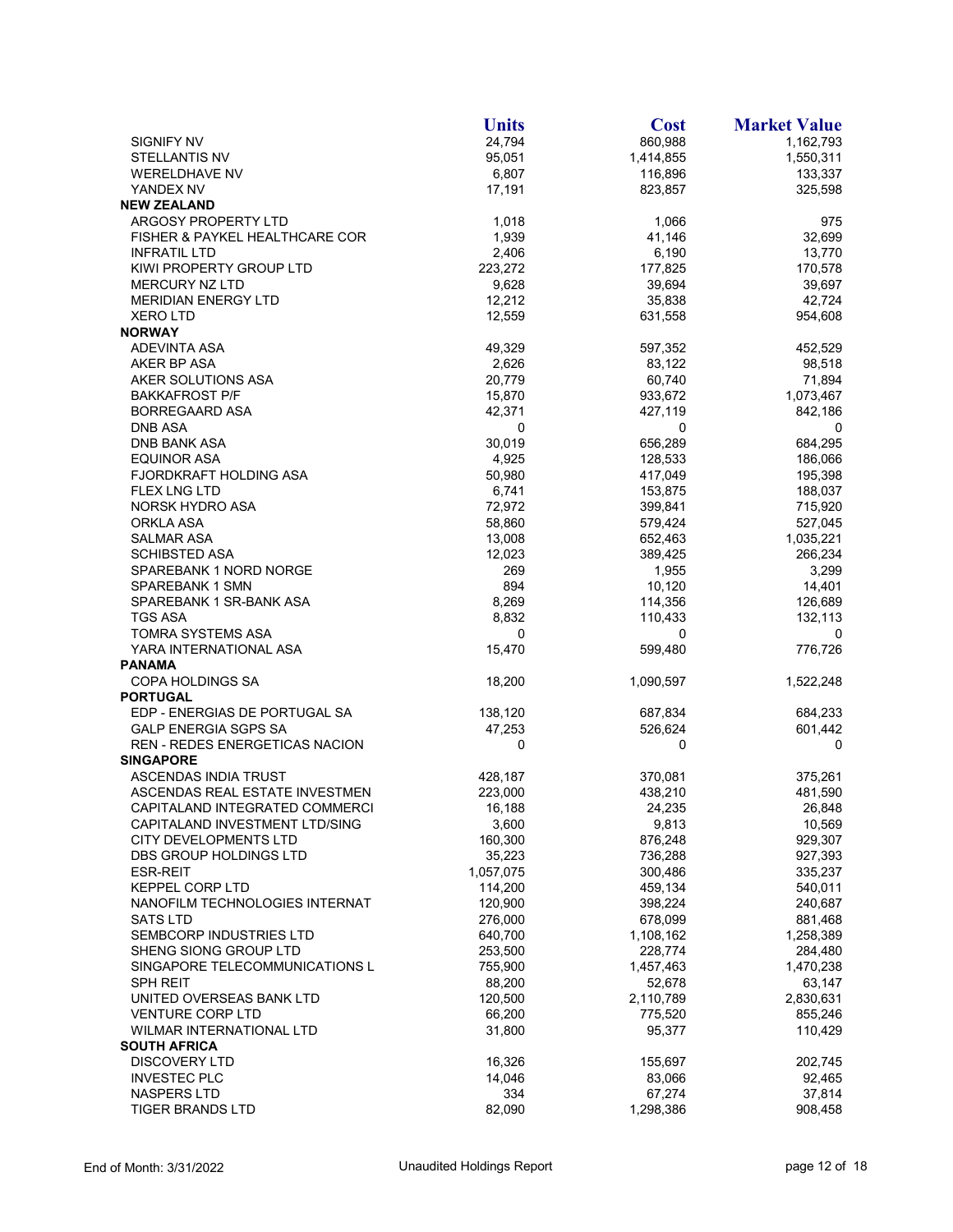|                                | <b>Units</b> | <b>Cost</b> | <b>Market Value</b>  |
|--------------------------------|--------------|-------------|----------------------|
| <b>SOUTH KOREA</b>             |              |             |                      |
| COWAY CO LTD                   | 12,274       | 810,109     | 691,932              |
| DIO CORP                       | 6,141        | 246,789     | 181,636              |
| LEENO INDUSTRIAL INC           | 3,597        | 328,597     | 545,190              |
| SAMSUNG ELECTRONICS CO LTD     | 5,961        | 1,568,833   | 2,366,869            |
| TOKAI CARBON KOREA CO LTD      | 2,265        | 307,731     | 243,175              |
| <b>SPAIN</b>                   |              |             |                      |
| AMADEUS IT GROUP SA            | 9,310        | 608,842     | 609,925              |
| ARIMA REAL ESTATE SOCIMI SA    | 26,400       | 305,952     | 278,681              |
| BANCO BILBAO VIZCAYA ARGENTARI | 133,210      | 577,970     | 766,071              |
| BANCO SANTANDER SA             | 133,644      | 567,035     | 456,073              |
| <b>BANKINTER SA</b>            | 33,886       | 196,551     | 198,746              |
| CAIXABANK SA                   | 279,804      | 820,450     | 948,506              |
| EDP RENOVAVEIS SA              | 43,853       | 618,217     | 1,136,012            |
| ENDESA SA                      | 17,208       | 423,859     | 377,700              |
| <b>GESTAMP AUTOMOCION SA</b>   | 50,864       | 222,421     | 178,661              |
| <b>GRIFOLS SA</b>              | 6,580        | 116,127     | 119,718              |
| <b>IBERDROLA SA</b>            | 144,936      | 1,432,706   | 1,586,661            |
| INDUSTRIA DE DISENO TEXTIL SA  | 57,543       | 1,503,258   | 1,259,313            |
| MERLIN PROPERTIES SOCIMI SA    | 54,643       | 535,488     | 637,881              |
| RED ELECTRICA CORP SA          | 2,060        | 45,576      | 42,552               |
| <b>REPSOL SA</b>               | 4,372        | 67,618      | 57,820               |
| SIEMENS GAMESA RENEWABLE ENERG | 3,582        | 82,804      | 63,246               |
| <b>TELEFONICA SA</b>           | 59,748       | 356,130     | 291,689              |
| <b>SWEDEN</b>                  |              |             |                      |
| AAK AB                         | 9,352        | 135,995     | 174,919              |
| AFRY AB                        | 15,139       | 302,869     | 306,342              |
| ALFA LAVAL AB                  | 628          | 18,667      | 21,788               |
| ATLAS COPCO AB                 | 43,845       | 1,408,273   | 2,295,756            |
| <b>BOLIDEN AB</b>              | 19,681       | 728,521     |                      |
| <b>BOOZT AB</b>                | 24,036       | 420,830     | 1,006,928<br>310,429 |
| <b>BRAVIDA HOLDING AB</b>      | 29,532       | 284,733     | 342,402              |
|                                |              |             |                      |
| <b>CLOETTA AB</b>              | 33,963       | 107,722     | 93,485               |
| DIOS FASTIGHETER AB            | 18,403       | 203,578     | 200,809              |
| ELECTROLUX AB                  | 4,915        | 111,259     | 75,028               |
| <b>ELEKTA AB</b>               | 0            | 0           | 0                    |
| EPIROC AB                      | 26,442       | 483,256     | 555,969              |
| EQT AB                         | 1,325        | 46,467      | 52,350               |
| <b>FABEGE AB</b>               | 5,007        | 83,359      | 74,509               |
| <b>FASTIGHETS AB BALDER</b>    | 11,291       | 832,103     | 745,427              |
| H & M HENNES & MAURITZ AB      | 1,099        | 21,836      | 14,808               |
| <b>HEXAGON AB</b>              | 34,608       | 248,733     | 489,864              |
| HUFVUDSTADEN AB                | 9,356        | 140,714     | 133,246              |
| <b>HUSQVARNA AB</b>            | 61,902       | 782,446     | 650,950              |
| <b>INTRUM AB</b>               | 2,994        | 75,999      | 81,393               |
| <b>INVESTOR AB</b>             | 1,022        | 21,644      | 22,391               |
| KINNEVIK AB                    | 30,627       | 771,422     | 804,193              |
| LUNDIN ENERGY AB               | 6,633        | 230,131     | 283,707              |
| NIBE INDUSTRIER AB             | 97,673       | 481,495     | 1,086,034            |
| NORDIC ENTERTAINMENT GROUP AB  | 6,310        | 195,348     | 256,569              |
| OATLY GROUP AB                 | 31,798       | 540,566     | 159,308              |
| SAMHALLSBYGGNADSBOLAGET I NORD | 115,700      | 673,719     | 519,865              |
| SDIPTECH AB                    | 7,858        | 267,479     | 304,088              |
| <b>SINCH AB</b>                | 17,820       | 205,853     | 121,736              |
| SKANDINAVISKA ENSKILDA BANKEN  | 15,635       | 188,317     | 170,804              |
| SKANSKA AB                     | 0            | 0           | 0                    |
| SVENSKA HANDELSBANKEN AB       | 9,105        | 100,018     | 84,541               |
| SWEDBANK AB                    | 4,806        | 105,141     | 72,363               |
| TELE2 AB                       | 62,231       | 893,546     | 947,854              |
| TELEFONAKTIEBOLAGET LM ERICSSO | 9,155        | 84,871      | 84,514               |
| TELIA CO AB                    | 12,734       | 52,297      | 51,449               |
| THULE GROUP AB                 | 10,869       | 578,119     | 433,652              |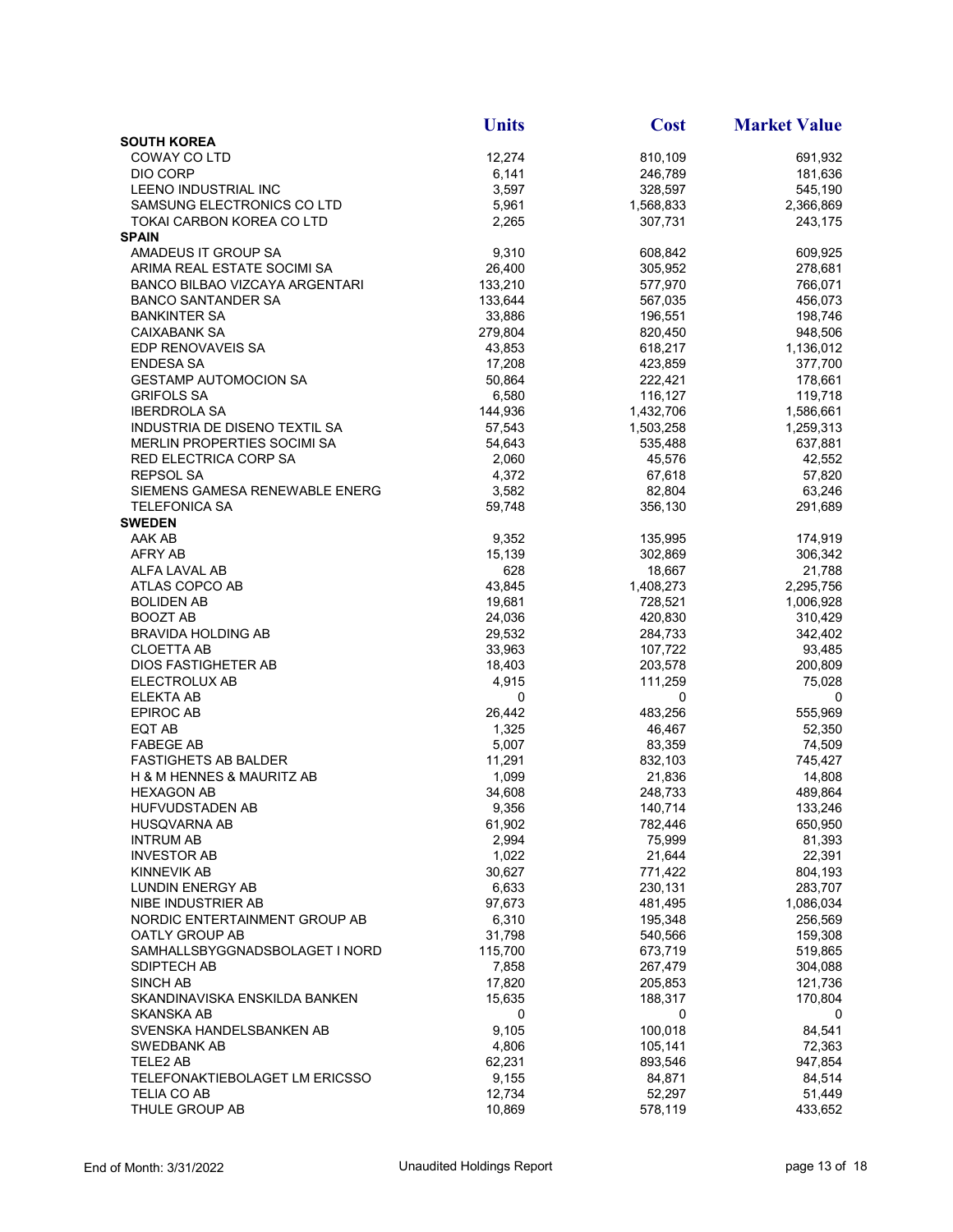|                                           | <b>Units</b> | <b>Cost</b> | <b>Market Value</b> |
|-------------------------------------------|--------------|-------------|---------------------|
| <b>VOLVO AB</b>                           | 499          | 12,850      | 9,390               |
| <b>SWITZERLAND</b>                        |              |             |                     |
| ABB LTD                                   | 67,076       | 2,130,353   | 2,179,108           |
| ADECCO GROUP AG                           | 862          | 43,784      | 39,176              |
| <b>BALOISE HOLDING AG</b>                 | 0            | 0           | 0                   |
| <b>BARRY CALLEBAUT AG</b>                 | 0            | 0           | 0                   |
| <b>BELIMO HOLDING AG</b>                  | 0            | $\mathbf 0$ | 0                   |
| BELL FOOD GROUP AG                        | 126          | 38,210      | 37,171              |
| <b>BKW AG</b>                             | 93           | 7,268       | 11,689              |
| <b>BUCHER INDUSTRIES AG</b>               | 2,503        | 883,930     | 1,015,505           |
| <b>BURCKHARDT COMPRESSION HOLDING</b>     | 634          | 156,933     | 335,725             |
|                                           |              |             |                     |
| <b>CEMBRA MONEY BANK AG</b>               | 0            | 0           | 0                   |
| <b>CHOCOLADEFABRIKEN LINDT &amp; SPRU</b> | 45           | 597,474     | 754,621             |
| CIE FINANCIERE RICHEMONT SA               | 20,803       | 1,186,908   | 2,649,726           |
| COCA-COLA HBC AG                          | 11,437       | 351,729     | 239,052             |
| <b>CREDIT SUISSE GROUP AG</b>             | 19,523       | 209,479     | 154,675             |
| DAETWYLER HOLDING AG                      | 0            | 0           | 0                   |
| DKSH HOLDING AG                           | 5,631        | 353,656     | 474,659             |
| <b>GEBERIT AG</b>                         | 0            | 0           |                     |
| <b>GIVAUDAN SA</b>                        | 106          | 397,101     | 438,144             |
| <b>GLENCORE PLC</b>                       | 30,271       | 69,064      | 197,174             |
| <b>HELVETIA HOLDING AG</b>                | 0            | 0           | 0                   |
| <b>HOLCIM LTD</b>                         | 44,817       | 1,981,327   | 2,197,073           |
| <b>IDORSIA LTD</b>                        | 953          | 20,739      | 19,057              |
| <b>JULIUS BAER GROUP LTD</b>              | 0            | 0           | 0                   |
| KARDEX HOLDING AG                         | $\mathbf 0$  | 0           | 0                   |
| <b>LEM HOLDING SA</b>                     | 292          | 318,164     | 708,708             |
| LOGITECH INTERNATIONAL SA                 | 9,938        | 496,555     | 739,560             |
| NESTLE SA                                 | 38,333       | 4,014,409   | 4,996,970           |
| NOVARTIS AG                               | 41,362       |             |                     |
|                                           |              | 3,275,386   | 3,642,487           |
| PARTNERS GROUP HOLDING AG                 | 206          | 178,406     | 256,984             |
| PSP SWISS PROPERTY AG                     | 0            | 0           |                     |
| ROCHE HOLDING AG                          | 3,873        | 1,243,592   | 1,551,121           |
| SCHINDLER HOLDING AG                      | 116          | 29,709      | 24,834              |
| <b>SGS SA</b>                             | 0            | 0           | 0                   |
| SIKA AG                                   | 1,672        | 330,567     | 553,126             |
| SONOVA HOLDING AG                         | 57           | 21,664      | 23,873              |
| STMICROELECTRONICS NV                     | 23,839       | 742,623     | 1,041,586           |
| STRAUMANN HOLDING AG                      | 402          | 311,991     | 645,914             |
| <b>SWATCH GROUP AG/THE</b>                | 5,710        | 1,609,893   | 1,629,247           |
| SWISS LIFE HOLDING AG                     | 0            | 0           | 0                   |
| SWISS PRIME SITE AG                       | 147          | 14,397      | 14,551              |
| SWISS RE AG                               | 3,883        | 389,169     | 371,025             |
| <b>SWISSCOM AG</b>                        | 0            | 0           | 0                   |
| <b>TEMENOS AG</b>                         | 8,466        | 1,338,251   | 814,533             |
| <b>UBS GROUP AG</b>                       | 17,177       | 242,361     | 336,973             |
| WIZZ AIR HOLDINGS PLC                     | 3,958        | 185,845     | 149,120             |
| ZURICH INSURANCE GROUP AG                 | 2,723        | 1,055,083   | 1,348,061           |
| <b>TAIWAN</b>                             |              |             |                     |
| ADVANTECH CO LTD                          | 71,677       | 496,541     | 918,820             |
| <b>GIANT MANUFACTURING CO LTD</b>         | 69,000       | 572,049     | 623,763             |
| <b>INNODISK CORP</b>                      | 39,579       | 316,780     | 295,738             |
| TAIWAN SEMICONDUCTOR MANUFACTU            | 139,226      | 3,789,435   | 5,822,804           |
|                                           |              |             |                     |
| THAILAND                                  |              |             |                     |
| TISCO FINANCIAL GROUP PCL                 | 39,440       | 116,391     | 119,210             |
| <b>UNITED KINGDOM</b>                     |              |             |                     |
| 3I GROUP PLC                              | 8,116        | 80,236      | 147,145             |
| ADMIRAL GROUP PLC                         | 1,630        | 43,192      | 54,728              |
| AG BARR PLC                               | 658          | 4,776       | 4,630               |
| AIRTEL AFRICA PLC                         | 5,705        | 6,290       | 10,399              |
| ALLFUNDS GROUP PLC                        | 11,311       | 182,878     | 129,875             |
| ALPHAWAVE IP GROUP PLC                    | 60,144       | 200,426     | 138,681             |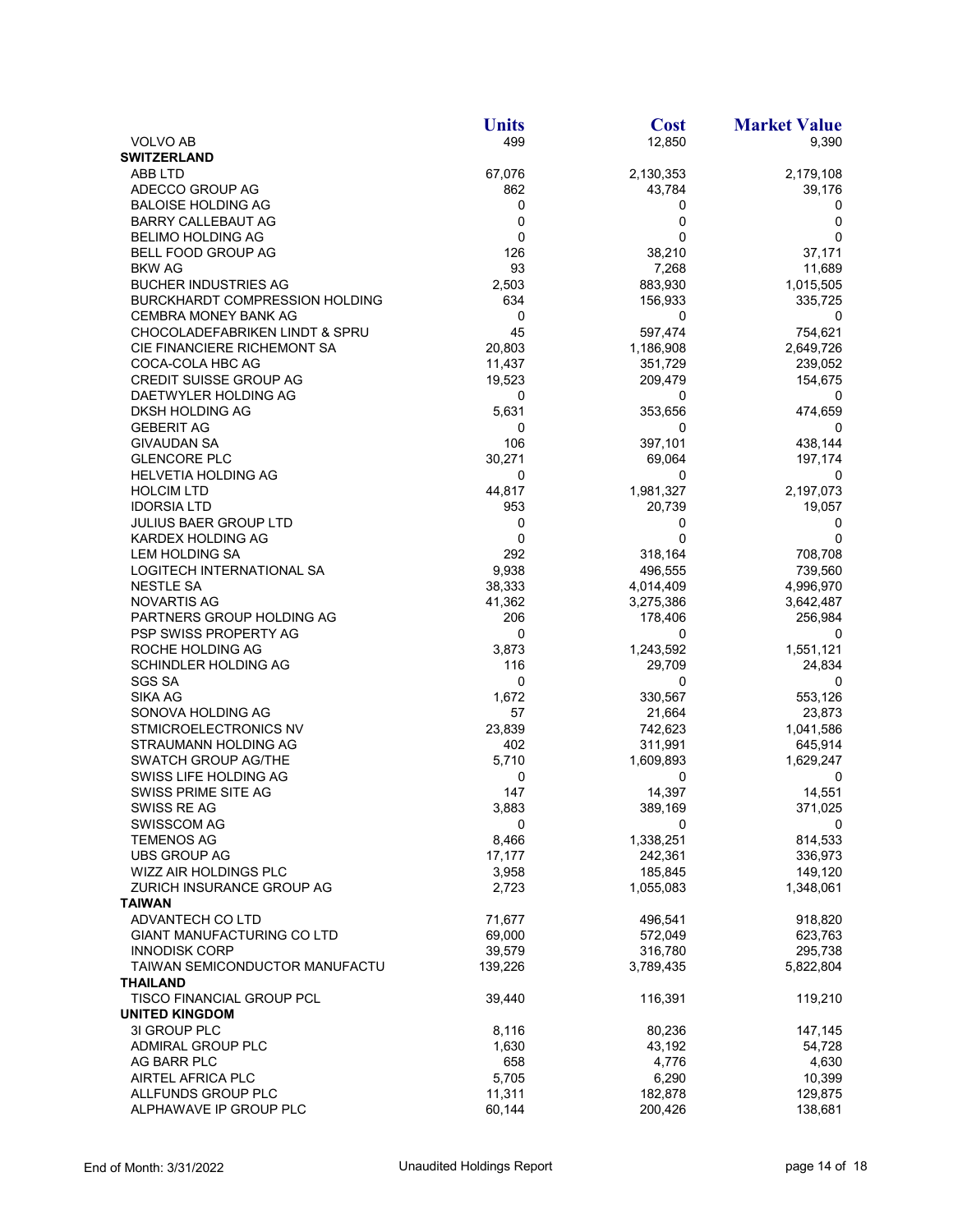|                                         | <b>Units</b> | <b>Cost</b> | <b>Market Value</b> |
|-----------------------------------------|--------------|-------------|---------------------|
| ANGLO AMERICAN PLC                      | 55,058       | 1,298,588   | 2,846,183           |
| ASHMORE GROUP PLC                       | 2,886        | 14,494      | 8,781               |
| ASSOCIATED BRITISH FOODS PLC            | 3,660        | 93,022      | 79,667              |
| ASTON MARTIN LAGONDA GLOBAL HO          | 21,832       | 686,187     | 279,809             |
| ASTRAZENECA PLC                         | 25,918       | 2,366,982   | 3,444,867           |
| ATLANTICA SUSTAINABLE INFRASTR          | 11,676       | 299,042     | 409,477             |
| ATLASSIAN CORP PLC                      | 1,240        | 258,688     | 364,349             |
| AVEVA GROUP PLC                         | 4,757        | 247,496     | 152,222             |
| AVIVA PLC                               | 62,996       | 306,750     | 372,710             |
| <b>B&amp;M EUROPEAN VALUE RETAIL SA</b> | 84,017       | 562,465     | 589,963             |
| <b>BAKKAVOR GROUP PLC</b>               | 1,752        | 2,903       | 2,590               |
| <b>BARCLAYS PLC</b>                     | 153,058      | 296,103     | 298,011             |
| <b>BARRATT DEVELOPMENTS PLC</b>         | 7,764        | 57,417      | 53,093              |
| BEAZLEY PLC                             | 6,073        | 30,747      | 33,437              |
| <b>BELLWAY PLC</b>                      | 676          | 22,754      | 21,529              |
| BERKELEY GROUP HOLDINGS PLC             | 34,031       | 2,015,660   | 1,660,209           |
| <b>BIFFA PLC</b>                        | 32,718       | 152,915     | 137,032             |
| <b>BIG YELLOW GROUP PLC</b>             | 1,046        | 13,845      | 21,098              |
| <b>BODYCOTE PLC</b>                     | 40,378       | 454,576     | 333,616             |
| <b>BP PLC</b>                           | 164,033      | 840,914     | 803,466             |
| BRITISH LAND CO PLC/THE                 | 6,468        | 44,500      | 44,902              |
| <b>BT GROUP PLC</b>                     | 266,962      | 665,651     | 637,732             |
| CAPITAL & COUNTIES PROPERTIES           | 19,457       | 44,209      | 44,675              |
| CENTRAL ASIA METALS PLC                 | 663          | 946         | 2,062               |
| <b>CENTRICA PLC</b>                     | 121,103      | 111,953     | 127,054             |
| CINEWORLD GROUP PLC                     | 6,717        | 17,548      | 2,859               |
| CIVITAS SOCIAL HOUSING PLC              | 4,569        | 4,914       | 5,248               |
| <b>CLIPPER LOGISTICS PLC</b>            | 20,918       | 212,945     | 242,257             |
| <b>CLOSE BROTHERS GROUP PLC</b>         | 878          | 16,046      | 13,659              |
| CNH INDUSTRIAL NV                       | 11,412       | 163,256     | 181,744             |
| <b>COATS GROUP PLC</b>                  | 578,140      | 545,510     | 581,383             |
| COCA-COLA EUROPACIFIC PARTNERS          | 5,689        | 313,076     | 276,542             |
| <b>COMPASS GROUP PLC</b>                | 5,877        | 106,923     | 126,945             |
| CONTOURGLOBAL PLC                       | 84,817       | 202,688     | 212,916             |
| COUNTRYSIDE PARTNERSHIPS PLC            | 63,104       | 432,988     | 223,963             |
| CRODA INTERNATIONAL PLC                 | 9,418        | 617,990     | 970,118             |
| <b>CURRYS PLC</b>                       | 5,248        | 8,532       | 6,257               |
| <b>CUSTODIAN REIT PLC</b>               | 4,263        | 4,197       | 5,708               |
| DERWENT LONDON PLC                      | 663          | 25,895      | 27,931              |
| <b>DIALIGHT PLC</b>                     | 41,669       | 211,273     | 197,970             |
| DIPLOMA PLC                             | 12,235       | 284,281     | 421,710             |
| DISCOVERIE GROUP PLC                    | 45,911       | 683,099     | 473,241             |
| DRAX GROUP PLC                          | 10,245       | 53,608      | 105,702             |
| DS SMITH PLC                            | 224,371      | 957,780     | 943,336             |
| DUNELM GROUP PLC                        | 24,797       | 360,546     | 354,076             |
| <b>EASYJET PLC</b>                      | 14,910       | 141,024     | 108,030             |
| ELECTROCOMPONENTS PLC                   | 57,310       | 390,515     | 812,224             |
| <b>ELEMENTIS PLC</b>                    | 3,298        | 7,613       | 5,126               |
| FD TECHNOLOGIES PLC                     | 9,667        | 345,606     | 244,492             |
| <b>FERGUSON PLC</b>                     | 1,250        | 166,574     | 170,062             |
| FIRSTGROUP PLC                          | 3,482        | 3,693       | 5,072               |
| <b>FORTERRA PLC</b>                     | 121,237      | 435,838     | 370,810             |
| <b>FUTURE PLC</b>                       | 12,585       | 339,457     | 429,228             |
| <b>GAMMA COMMUNICATIONS PLC</b>         | 17,064       | 317,898     | 303,970             |
| <b>GB GROUP PLC</b>                     | 43,126       | 408,931     | 311,971             |
| <b>GENUS PLC</b>                        | 10,800       | 644,384     | 399,437             |
| <b>GLAXOSMITHKLINE PLC</b>              | 67,103       | 1,333,838   | 1,450,310           |
| <b>GREAT PORTLAND ESTATES PLC</b>       | 95,344       | 932,805     | 890,979             |
| HALMA PLC                               | 19,128       | 476,343     | 625,796             |
| HARBOUR ENERGY PLC                      | 1,399        | 8,357       | 8,919               |
| HILL & SMITH HOLDINGS PLC               | 16,129       | 254,481     | 310,743             |
| <b>HSBC HOLDINGS PLC</b>                | 561,637      | 4,077,084   | 3,847,003           |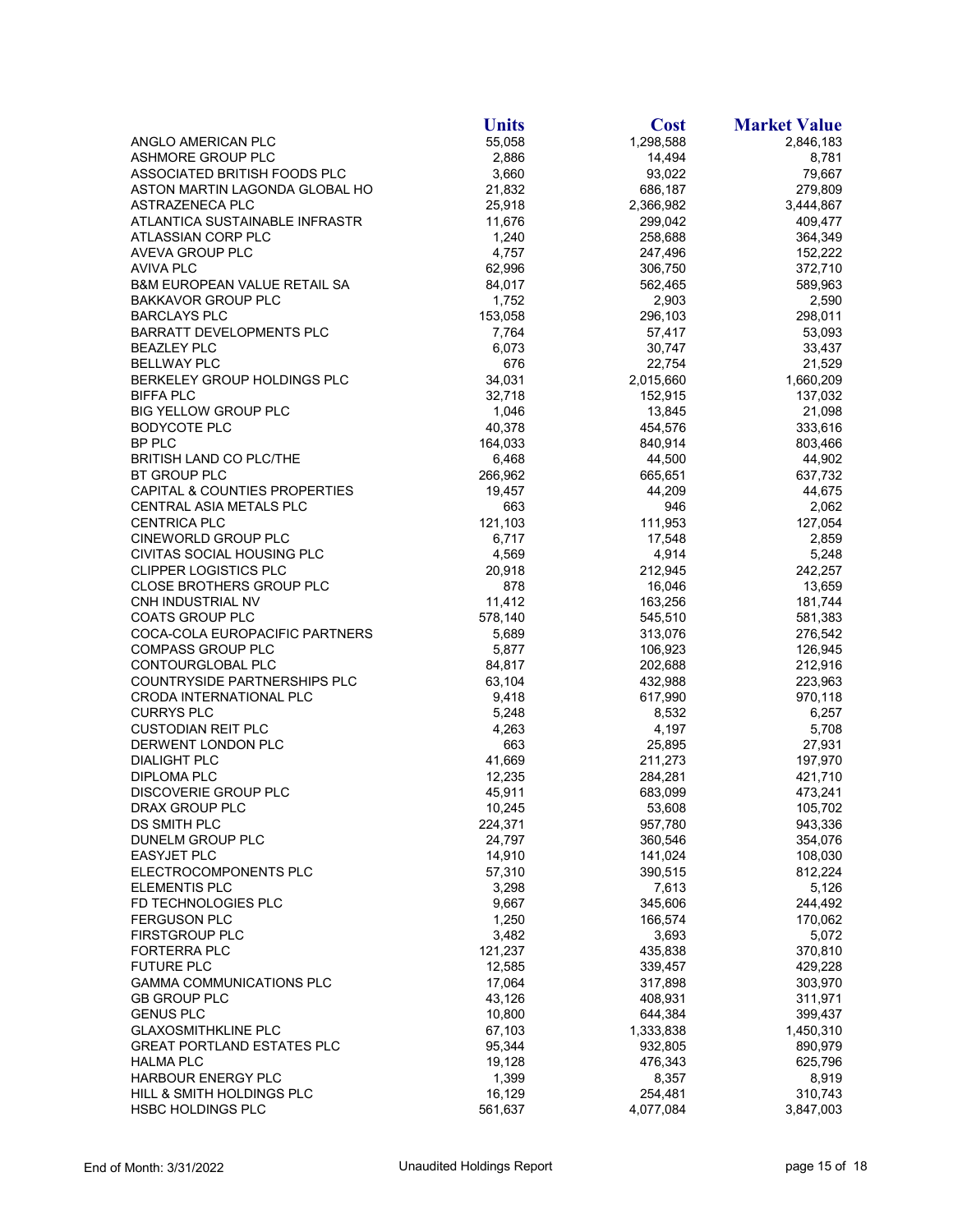|                                                             | <b>Units</b>     | <b>Cost</b>        | <b>Market Value</b>  |
|-------------------------------------------------------------|------------------|--------------------|----------------------|
| IG DESIGN GROUP PLC                                         | 42,321           | 326,176            | 37,372               |
| <b>IMI PLC</b>                                              | 97,308           | 1,307,907          | 1,738,209            |
| <b>INCHCAPE PLC</b>                                         | 57,813           | 630,070            | 505,827              |
| <b>ITV PLC</b>                                              | 22,911           | 36,593             | 24,578               |
| <b>J SAINSBURY PLC</b>                                      | 40,520           | 143,074            | 134,479              |
| <b>JD SPORTS FASHION PLC</b>                                | 12,875           | 36,016             | 24,989               |
| JOHN WOOD GROUP PLC                                         | 77,766           | 237,432            | 164,589              |
| JOHNSON MATTHEY PLC                                         | 1,497            | 60,111             | 36,766               |
| JUPITER FUND MANAGEMENT PLC                                 | 15,644           | 50,987             | 42,406               |
| <b>JUST GROUP PLC</b>                                       | 5,410            | 6,290              | 6,221                |
| KINGFISHER PLC                                              | 3,137            | 8,917              | 10,493               |
| LAND SECURITIES GROUP PLC                                   | 8,414            | 84,246             | 86,576               |
| LEARNING TECHNOLOGIES GROUP PL                              | 192,993          | 325,433            | 411,424              |
| LLOYDS BANKING GROUP PLC                                    | 2,795,563        | 1,839,450          | 1,715,346            |
| LONDON STOCK EXCHANGE GROUP PL<br>LONDONMETRIC PROPERTY PLC | 10,843<br>62,481 | 640,035<br>208,074 | 1,135,417<br>226,463 |
| MAN GROUP PLC/JERSEY                                        | 34,237           | 87,739             | 104,595              |
| <b>MARKS &amp; SPENCER GROUP PLC</b>                        | 10,272           | 28,645             | 20,838               |
| <b>MONDI PLC</b>                                            | 4,403            | 85,590             | 85,552               |
| MONEYSUPERMARKET.COM GROUP PLC                              | 29,927           | 80,131             | 74,735               |
| NATIONAL GRID PLC                                           | 73,031           | 784,024            | 1,124,296            |
| NATWEST GROUP PLC                                           | 51,263           | 141,040            | 144,574              |
| NCC GROUP PLC                                               | 1,680            | 3,745              | 4,016                |
| <b>NEXT PLC</b>                                             | 83               | 7,482              | 6,560                |
| OAKTREE EMERGING MARKET                                     | 285,105          | 52,456,480         | 67,533,976           |
| OCADO GROUP PLC                                             | 271,683          | 3,524,535          | 4,162,353            |
| PARAGON BANKING GROUP PLC                                   | 2,294            | 11,770             | 15,003               |
| PEARSON PLC                                                 | 3,957            | 44,798             | 38,748               |
| PENNON GROUP ORD GBP0.6105                                  | 1,554            | 24,793             | 21,956               |
| PERSIMMON PLC                                               | 25,715           | 1,078,638          | 724,919              |
| PETS AT HOME GROUP PLC                                      | 1,493            | 2,196              | 7,081                |
| PICTON PROPERTY INCOME LTD/THE                              | 3,093            | 3,846              | 3,990                |
| PORVAIR PLC                                                 | 53,450           | 292,881            | 441,526              |
| PREMIER FOODS PLC                                           | 2,813            | 1,177              | 4,212                |
| PRIMARY HEALTH PROPERTIES PLC                               | 7,817            | 13,388             | 15,216               |
| PRUDENTIAL PLC                                              | 32,378           | 527,651            | 479,373              |
| PZ CUSSONS PLC                                              | 1,958            | 5,289              | 5,041                |
| RATHBONES GROUP PLC                                         | 327              | 7,407              | 8,492                |
| <b>REACH PLC</b>                                            | 1,299            | 4,431              | 3,128                |
| RECKITT BENCKISER GROUP PLC                                 | 2,526            | 203,885            | 193,521              |
| <b>REDROW PLC</b>                                           | 1,709            | 12,042             | 11,704               |
| <b>RELX PLC</b>                                             | 12,700           | 276,512            | 396,485              |
| RESTAURANT GROUP PLC/THE<br>RIO TINTO PLC                   | 5,764            | 9,964              | 4,607                |
| ROYAL DUTCH SHELL ELECTRONIC                                | 9,264<br>0       | 478,451<br>0       | 736,554<br>0         |
| ROYAL MAIL PLC                                              | 2,759            | 9,192              | 11,844               |
| SAGE GROUP PLC/THE                                          | 4,747            | 41,016             | 43,631               |
| <b>SCHRODERS PLC</b>                                        | 1,245            | 39,206             | 52,585               |
| <b>SEGRO PLC</b>                                            | 74,745           | 1,037,211          | 1,319,722            |
| SHAFTESBURY PLC                                             | 1,395            | 13,418             | 11,277               |
| SHELL PLC                                                   | 127,635          | 3,401,245          | 3,510,784            |
| SMITH & NEPHEW PLC                                          | 27,168           | 466,943            | 434,036              |
| <b>SMITHS GROUP PLC</b>                                     | 128,020          | 2,511,030          | 2,432,269            |
| <b>SPECTRIS PLC</b>                                         | 46,195           | 1,451,158          | 1,572,488            |
| SPIRAX-SARCO ENGINEERING PLC                                | 8,807            | 859,521            | 1,446,522            |
| SSE PLC                                                     | 2,206            | 30,307             | 50,627               |
| SSP GROUP PLC                                               | 77,664           | 249,480            | 231,366              |
| STANDARD CHARTERED PLC                                      | 29,388           | 229,845            | 195,327              |
| TAYLOR WIMPEY PLC                                           | 7,151            | 12,359             | 12,230               |
| <b>TESCO PLC</b>                                            | 42,598           | 159,164            | 154,358              |
| TP ICAP GROUP PLC                                           | 126,818          | 409,531            | 247,165              |
| <b>TRAVIS PERKINS PLC</b>                                   | 105,903          | 1,421,672          | 1,714,044            |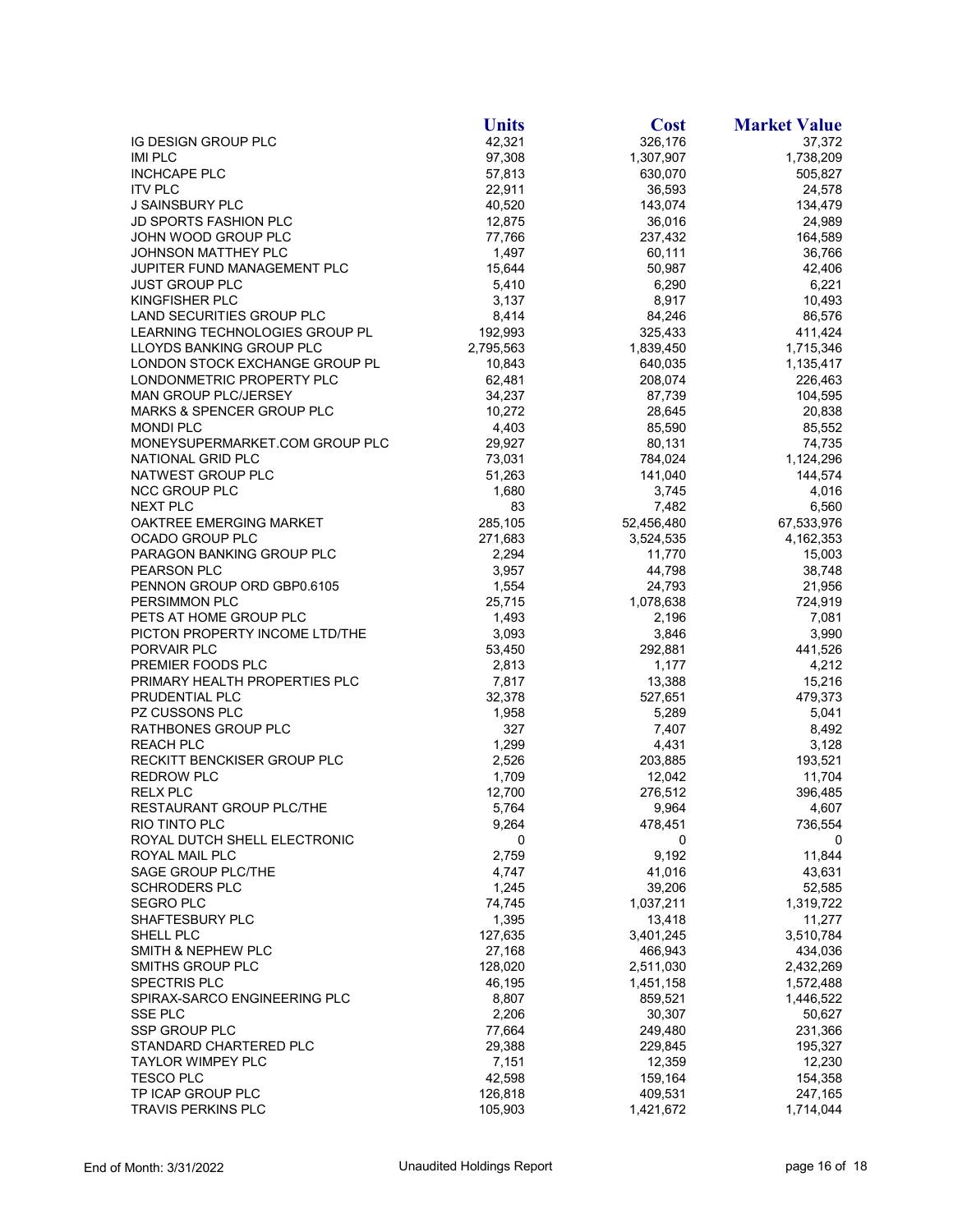|                                                | <b>Units</b> | <b>Cost</b> | <b>Market Value</b> |
|------------------------------------------------|--------------|-------------|---------------------|
| TRITAX BIG BOX REIT PLC                        | 105,692      | 193,948     | 335,273             |
| UMC CG EMERGING MKTS EQUITY FD                 | 2,827,866    | 40,165,800  | 49,306,388          |
| UMC GENESIS EMERG MKTS TR                      | 56.671       | 37,362,149  | 40,851,243          |
| UNILEVER NV                                    | 0            | 0           | 0                   |
| UNILEVER PLC                                   | 11,337       | 609,644     | 514,855             |
| UNITE GROUP PLC/THE                            | 43,695       | 563,793     | 663,519             |
| <b>VESUVIUS PLC</b>                            | 69,942       | 412,043     | 313,170             |
| <b>VICTREX PLC</b>                             | 68,194       | 1,786,439   | 1,634,348           |
| <b>VIRGIN MONEY UK PLC</b>                     | 6,684        | 15,724      | 14,966              |
| <b>VODAFONE GROUP PLC</b>                      | 694,447      | 1,097,721   | 1,141,959           |
| <b>WATKIN JONES PLC</b>                        | 984          | 3,332       | 3,315               |
| <b>WEIR GROUP PLC/THE</b>                      | 81,590       | 1,327,901   | 1,747,624           |
| <b>WHITBREAD PLC</b>                           | 1,946        | 92,131      | 72,582              |
| <b>WORKSPACE GROUP PLC</b>                     | 1,055        | 10,855      | 9,479               |
| WPP PLC                                        | 8,961        | 100,940     | 117,534             |
| YOUGOV PLC                                     | 25,354       | 349,436     | 454,938             |
| <b>UNITED STATES</b>                           |              |             |                     |
| <b>ACUITY BRANDS INC</b>                       | 2,323        | 341,066     | 439,744             |
| <b>AECOM</b>                                   | 14,795       | 938,523     | 1,136,404           |
| AMERICAN WATER WORKS CO INC                    | 8,212        | 1,312,328   | 1,359,332           |
| ASPEN TECHNOLOGY INC                           | 5,781        | 739,451     | 956,004             |
| <b>AVANGRID INC</b>                            | 8,688        | 410,823     | 406,077             |
| CARNIVAL PLC                                   | 45,214       | 1,191,396   | 813,850             |
| CONSOLIDATED EDISON INC                        | 12,907       | 978,923     | 1,222,035           |
| <b>COUPANG INC</b>                             | 29,414       | 651,747     | 520,040             |
| DARLING INGREDIENTS INC                        | 11,884       | 838,101     | 955,236             |
| DEERE & CO                                     | 2,865        | 714,979     | 1,190,293           |
| <b>EVERSOURCE ENERGY</b>                       | 13,934       | 1,182,551   | 1,228,839           |
| <b>EXELON CORP</b>                             | 23,251       | 964,568     | 1,107,445           |
| FIRST SOLAR INC                                | 3,199        | 159,818     | 267,884             |
| <b>FMC CORP</b>                                | 6,214        | 545,450     | 817,576             |
| FRONTAGE HOLDINGS CORP                         | 450,598      | 295,389     | 164,911             |
| HANNON ARMSTRONG SUSTAINABLE I                 | 9,847        | 199,503     | 467,043             |
| <b>HUBBELL INC</b>                             | 1,575        | 165,931     | 289,438             |
| <b>MERCADOLIBRE INC</b>                        | 3,626        | 2,815,250   | 4,313,054           |
| MOODY'S CORP                                   | 1,597        | 368,217     | 538,844             |
| RENALYTIX PLC                                  | 117          | 2,029       | 413                 |
| S&P GLOBAL INC                                 | 2,135        | 770,158     | 875,734             |
| SIMS LTD                                       | 22,555       | 226,490     | 362,889             |
| SOLAREDGE TECHNOLOGIES INC                     | 1,026        | 325,304     |                     |
| SUNNOVA ENERGY INTERNATIONAL I                 | 11,782       | 349,310     | 330,752<br>271,693  |
| <b>VERISK ANALYTICS INC</b>                    | 5,767        | 942,481     |                     |
|                                                |              |             | 1,237,771           |
| WASTE MANAGEMENT INC                           | 7,757        | 939,961     | 1,229,485           |
| WESTINGHOUSE AIR BRAKE TECHNOL                 | 11,835       | 1,010,615   | 1,138,172           |
| WEYERHAEUSER CO                                | 24,427       | 753,020     | 925,783             |
| WII IPEF UNIT                                  | 780,933      | 13,732,637  | 28,048,808          |
| WII IPREF UNIT                                 | 491,176      | 6,397,707   | 7,284,844           |
| <b>Total of International Common Stocks</b>    |              | 324,177,339 | 685,597,765         |
| <b>Cash Equivalent Securities &amp; Others</b> |              |             | 4.39%               |
| BNY MELLON CASH RESERVE                        | 573,865      | 573,865     | 573,865             |
| WTU CASH SWEEP ACCOUNT                         | 29,964,247   | 29,964,247  | 29,964,247          |
| Others (Payables, Receiveables, etc.)          | 0            | 1,026,215   | 1,020,114           |
| <b>Total of Cash Equivalent Securities</b>     |              | 31,564,327  | 31,558,226          |
| <b>Derivatives</b>                             |              |             | $0.22\%$            |
| CANADIAN DOLLAR FUTURES (CME)                  | 24           | 0           | 45,992              |
| <b>MSCI EAFE FUTURE (NYF)</b>                  | 197          | 0           | 1,115,878           |
|                                                |              |             |                     |